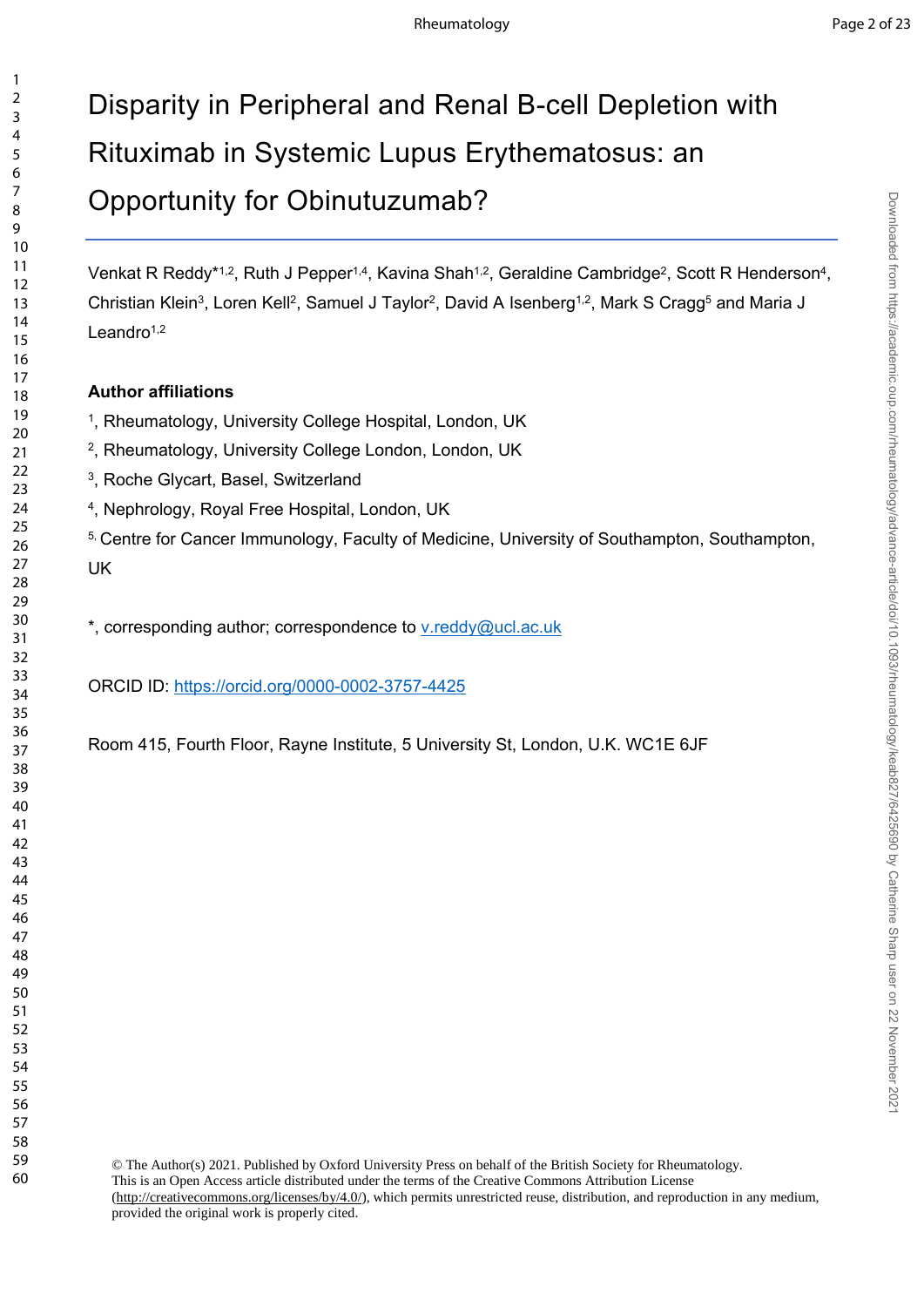### **Abstract**

#### **Objectives**

To investigate key factors that may contribute to the variability of rituximab-mediated peripheral and renal B-cell depletion (BCD) in Systemic Lupus Erythematosus (SLE).

#### **Methods**

We analysed: 1) CD19+ B cell counts in patients with SLE before and one, two, three and six months after treatment with rituximab, comparing them with Rheumatoid Arthritis (RA) patients; 2) the presence of B cells in renal biopsies after rituximab therapy; 3) whether the duration of BCD correlated with patient demographics and B-cell expression of CD20 and  $Fc<sub>Y</sub>RIIb$ ; and 4) the effect of BAFF on the efficiency of rituximab and obinutuzumab at inducing BCD in whole blood assays, in vitro.

### **Results**

In SLE (n=71), the duration of BCD was shorter compared to RA (n=27). B cells were detectable in renal biopsy samples (n=6) after treatment with rituximab in all patients with poor response whilst peripheral blood B cells remained low or undetectable in the same patients. There were no significant relationships between peripheral BCD and patient age, disease duration, serum C3 levels or the level of expression of B-cell surface proteins CD20 and  $Fc<sub>Y</sub>RIIb$ . Obinutuzumab was more efficient than rituximab at inducing BCD in whole blood assays, regardless of excess BAFF.

### **Conclusions**

BCD in SLE is less efficient than in RA. Renal B-cell presence following rituximab treatment was associated with poor outcomes. No significant relationships between any measured B-cell related, clinical or laboratory parameters and the efficiency of BCD by rituximab was found. Obinutuzumab was superior to rituximab at inducing BCD.

### **Key words**

B-cell depletion, rituximab, systemic lupus erythematosus, lupus nephritis and Obinutuzumab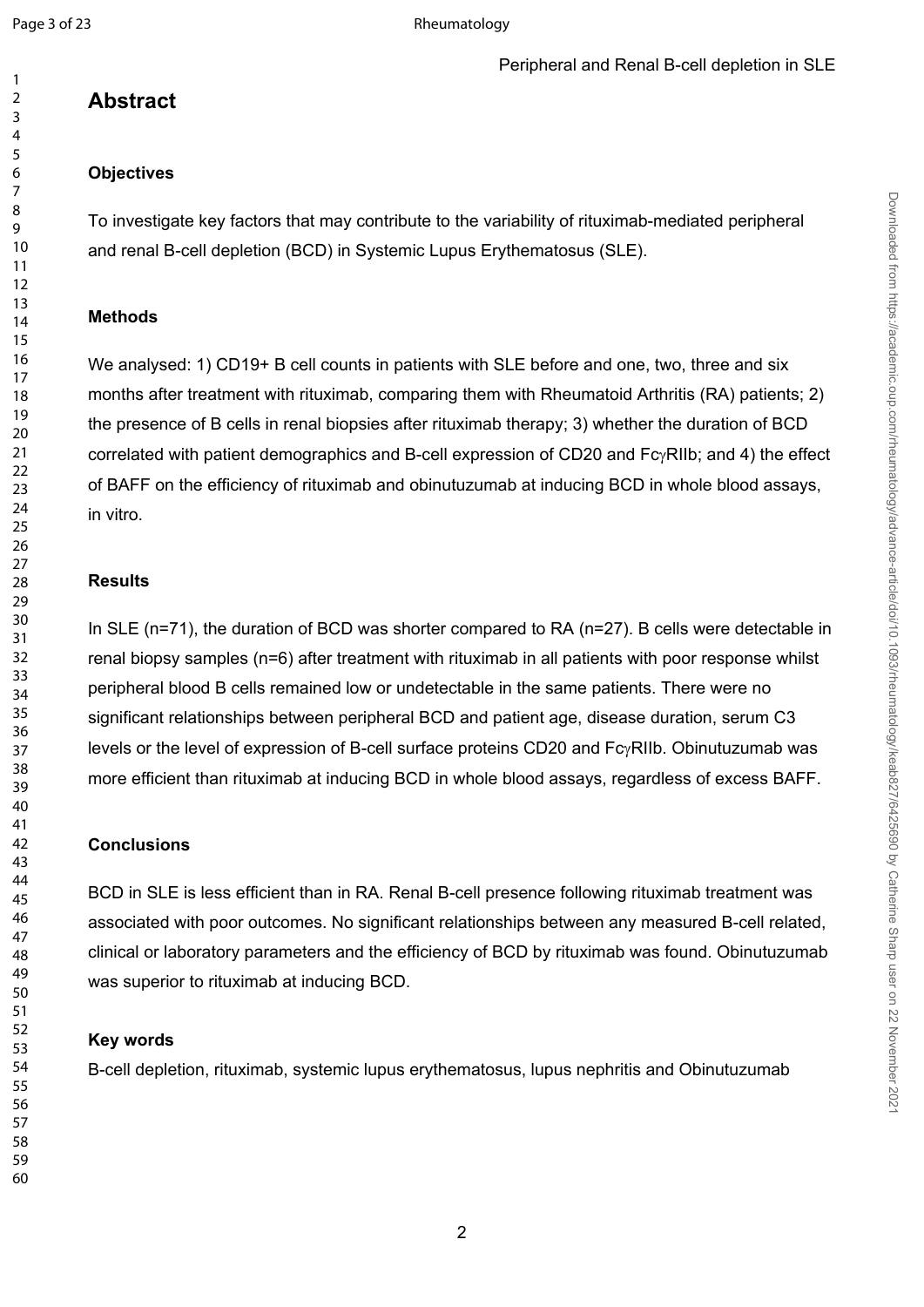#### Peripheral and Renal B-cell depletion in SLE

## **Graphical Abstract**



#### **KEY MESSAGES**

- 1) BCD in SLE is less efficient than RA regardless of clinical and laboratory parameters
- 2) Disparity in peripheral and renal B-cell depletion is notable in rituximab refractory lupus nephritis
- 3) Obinutuzumab was superior to rituximab at inducing BCD, in vitro, regardless of BAFF

### **INTRODUCTION**

In patients with Systemic Lupus Erythematosus (SLE), incomplete peripheral blood B-cell depletion (BCD) contributes to poor response to therapy using the anti-CD20 monoclonal antibody (mAb), rituximab [\[1,](#page-11-0) [2\]](#page-11-1). The presence of renal interstitial B cells in patients with Lupus nephritis (LN), is associated with renal dysfunction and histologically active lesions [\[3](#page-12-0)]. Rituximab treatment for refractory LN results in variable peripheral BCD [\[4](#page-12-1)] and the LUNAR study found that complete peripheral BCD (0 cells / µl) lasting > 71 days was associated with complete response [\[4](#page-12-1), [5\]](#page-12-2). In a study of seven patients with LN who responded well to rituximab, BCD in the kidneys was reported in all patients on repeat renal biopsy at 3–12 months after rituximab [[6\]](#page-12-3). Therefore, improving BCD may enhance clinical response [\[7](#page-12-4), [8\]](#page-12-5). However, we do not know whether peripheral blood BCD reflects BCD in the kidney and if incomplete BCD in the kidney fails to disrupt inflammatory lesions contributing to poor response.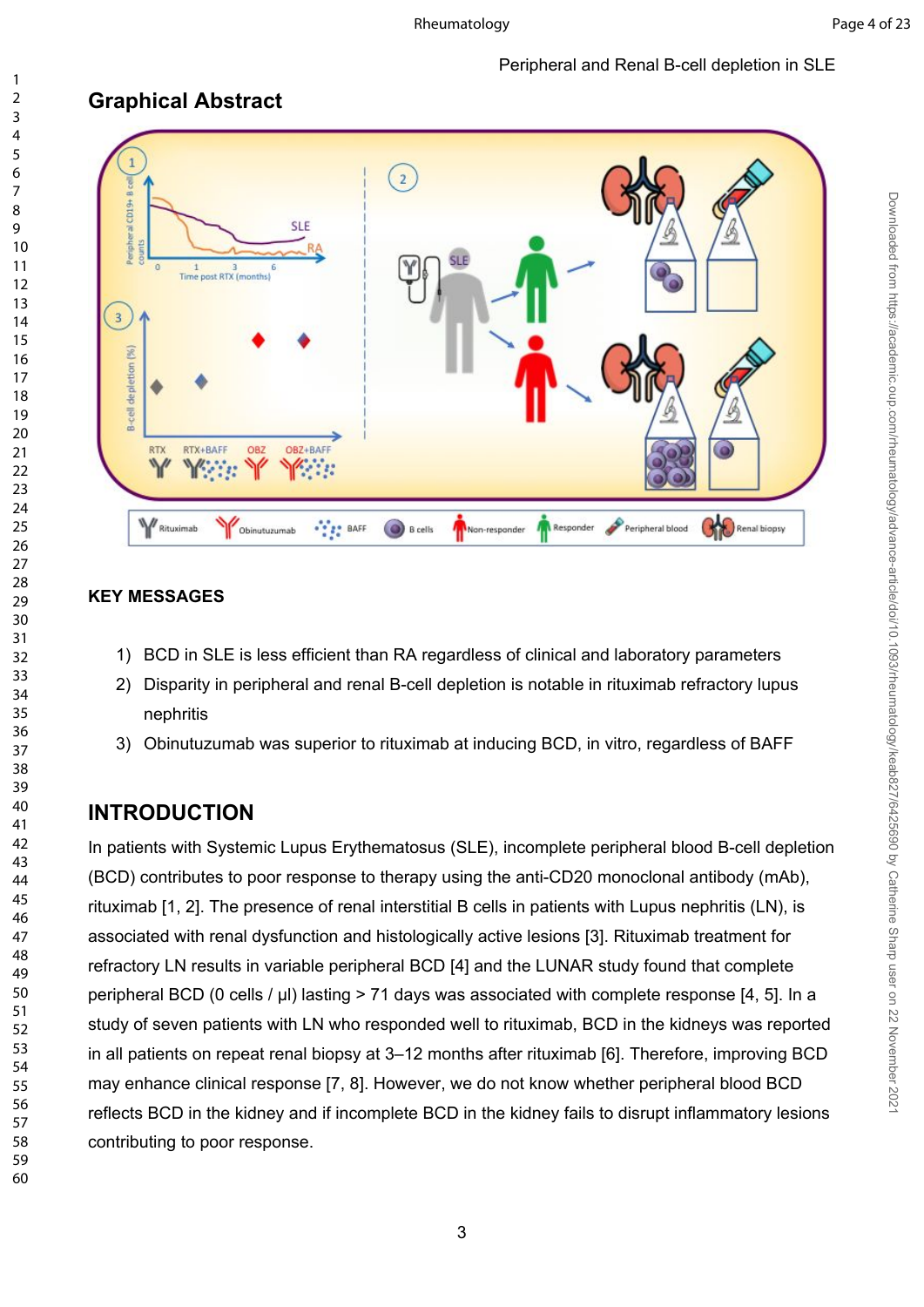#### Page 5 of 23 Rheumatology

Peripheral and Renal B-cell depletion in SLE

Anti-CD20 mAbs can employ multiple effector mechanisms including complement-dependent cell cytotoxicity (CDC), antibody-dependent cellular cytotoxicity (ADCC), antibody-dependent cell phagocytosis (ADCP) and direct cell death (DCD) [[9\]](#page-12-6). There are two main types of anti-CD20 mAbs: Type I anti-CD20 mAbs cluster the target B-cell antigen, CD20, and recruit the inhibitory Fc<sub>Y</sub>RIIb, CD32b, leading to their internalisation to a significantly greater extent than Type II anti-CD20 mAbs such as Obinutuzumab [[10-12\]](#page-12-7). Clustering of anti-CD20 mAbs facilitates efficient CDC whereas internalisation impairs other Fc-mediated effector functions such as ADCC [\[10](#page-12-7)] and ADCP.

In SLE, both inherent and acquired defects in effector mechanisms compromise the efficiency of anti-CD20 mAbs. We have previously shown that B-cell intrinsic mechanisms such as B cell internalisation of rituximab [[13\]](#page-12-8) and B-cell extrinsic factors such as rituximab pharmacokinetics [[14\]](#page-12-9) influence its efficiency. SLE-related defects in complement system [\[15](#page-12-10)], phagocytosis [[16\]](#page-12-11) and elevated serum BAFF (B-cell activation factor) levels [\[17\]](#page-12-12) may also limit the efficiency of rituximab in SLE [\[17-20](#page-12-12)]. BAFF antagonises deletion of self-reactive B cells in transgenic mice [\[21\]](#page-12-13), and promotes anti-apoptotic protein expression on B cells, which may compromise rituximab-induced apoptotic DCD [\[10\]](#page-12-7). In Sjogren's syndrome, BAFF was reported to modulate repopulation of B cells in patients treated with rituximab [[22\]](#page-13-0). However, there are no current data comparing the duration of BCD in SLE with other autoimmune diseases without such disease-related defects in the complement system or phagocytosis such as rheumatoid arthritis (RA), where the efficacy is more predictable [[23\]](#page-13-1). Further, we do not know if peripheral blood BCD reflects BCD in the kidney and data about the relationship between renal BCD and clinical response to rituximab is limited. Therefore, it is important to understand whether host and/or disease related factors influence the efficiency of anti-CD20 mAb-mediated BCD in SLE.

In SLE, host-specific factors such as  $Fc<sub>Y</sub>RIIIa$  polymorphisms are reported to influence the efficiency of rituximab [[19\]](#page-12-14), but the effect of patient demographics is not known. Given SLE- related complement defects [\[18](#page-12-15)], it is also important to probe the relationship between serum C3 levels and the efficiency of BCD. Further, the relationship between B-cell intrinsic factors such as expression of the target antigen, CD20, and  $Fc<sub>Y</sub>RIIb$  (CD32b) that mediates internalisation of rituximab and extrinsic factors such as the effect of excess BAFF on the efficiency of anti-CD20 mAbs is not known.

Following on from our previous studies [\[10](#page-12-7), [13,](#page-12-8) [14](#page-12-9)], here we compared the duration of BCD in patients with SLE and RA; analysed BCD in the kidney samples from patients with refractory LN with poor response to rituximab; and explored the relationship between possible factors influencing the efficiency of rituximab, in vivo and in vitro. A recent phase II study reported good clinical efficacy of obinutuzumab in proliferative LN [\[24](#page-13-2)]. Therefore, we investigated whether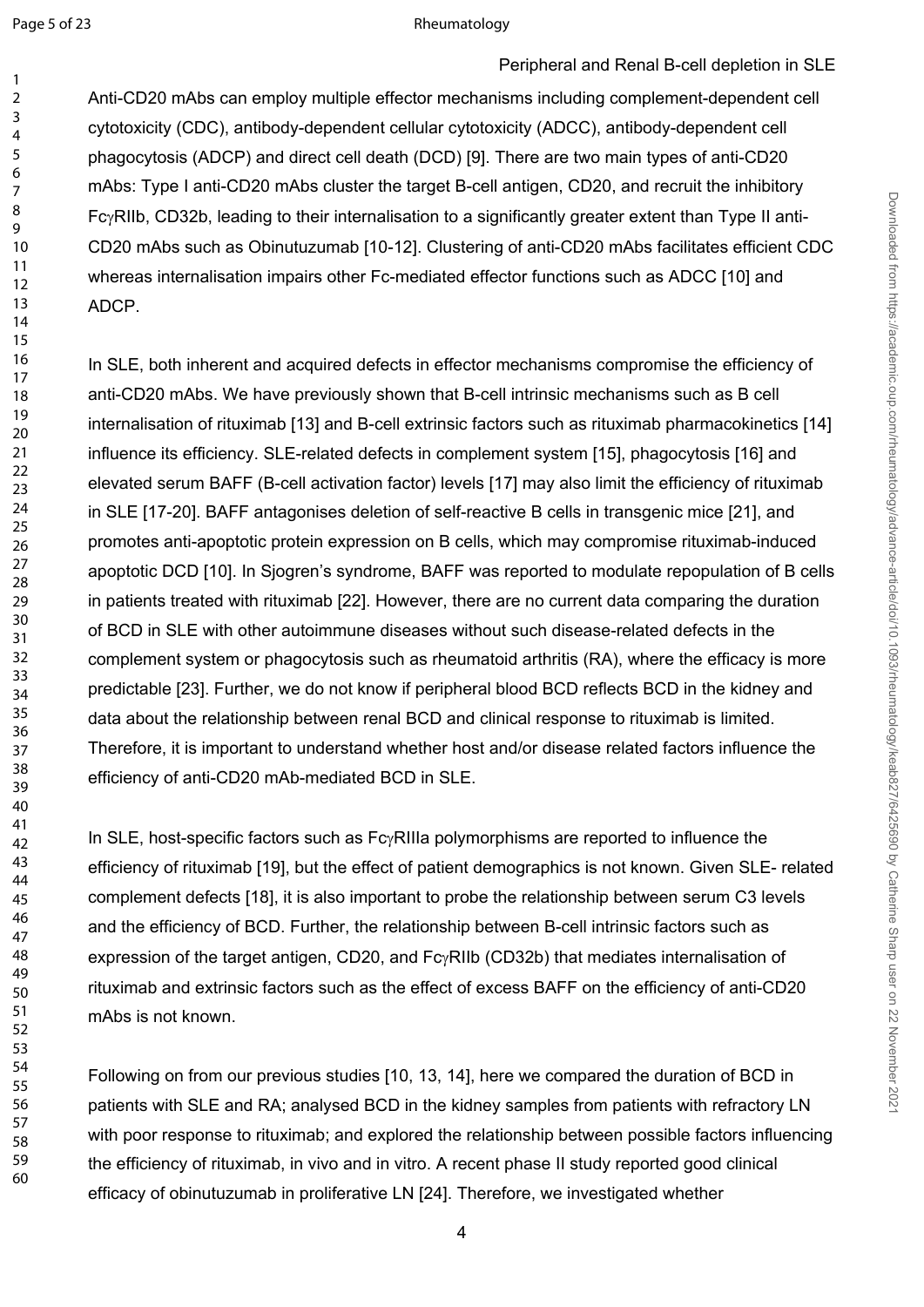Downloaded from https://academic.oup.com/rheumatology/advance-article/doi/10.1093/rheumatology/keab827/6425690 by Catherine Sharp user on 22 November 202 Downloaded from https://academic.oup.com/rheumatology/advance-article/doi/10.1093/rheumatology/keab827/6425690 by Catherine Sharp user on 22 November 2021

Peripheral and Renal B-cell depletion in SLE

obinutuzumab, given its superiority in inducing BCD in vitro [[10\]](#page-12-7), was capable of delivering superior BCD in the presence of excess BAFF.

### **PATIENTS AND METHODS**

#### **Patients**

This is a retrospective study. All patients participating in this study fulfilled the American College of Rheumatology (ACR) (ACR / SLICC) classification criteria for SLE or (ACR / EULAR) diagnostic criteria for RA, respectively. All study participants provided written informed consent according to the Declaration of Helsinki and in the remit of the London-Bentham Research Ethics Committee approval of the study. All patients were treated with rituximab (1 g x 2, given two weeks apart) at University College Hospital (UCH), London, UK. Patient demographics, clinical and laboratory parameters of the cohort have been previously described [\[10,](#page-12-7) [13,](#page-12-8) [25](#page-13-3)]. Rituximab was a gift from the pharmacy of UCH. Roche Innovation Center Zurich, Switzerland provided obinutuzumab [\[26,](#page-13-4) [27\]](#page-13-5).

#### **Flow cytometry**

Fluorochrome-conjugated mAbs anti-CD3 (phycoerythrin (PE)-Cy7), anti-CD19 (Alexa Fluor 700), anti-CD45 (PE), anti-CD20 (FITC) and anti-CD32 (PE) were obtained from BD Biosciences (Oxford, UK) and Biolegend, London, UK. In addition to forward- and side-scatter characteristics, B cells were identified as CD19+ and T cells as CD3+, by flow cytometry using a Becton Dickinson LSR Fortessa cell analyser (Supplementary Figures 1 and 2, available at *Rheumatology* online). Peripheral blood mononuclear cells were separated from whole blood by Ficoll-Hypaque density gradient and B cells were isolated using EasySep Human B Cell Enrichment Kit (Stemcell Technologies, Cambridge, UK).

#### **Whole blood B-cell depletion assays**

Whole blood BCD assays were performed as described previously [[10\]](#page-12-7). Briefly, freshly drawn, heparinized whole blood (100  $\mu$ ) was incubated with or without mAbs at 1  $\mu$ g/ml for 24 h at 37°C and  $5\%$  CO<sub>2</sub> and subsequently analysed by flow cytometry. Samples were incubated with BAFF at 100 ng/ml for some experiments. The cytotoxicity index (CTI) of mAbs was calculated from the proportion of B cells to T cells on flow cytometry, as described previously [[13](#page-12-8)].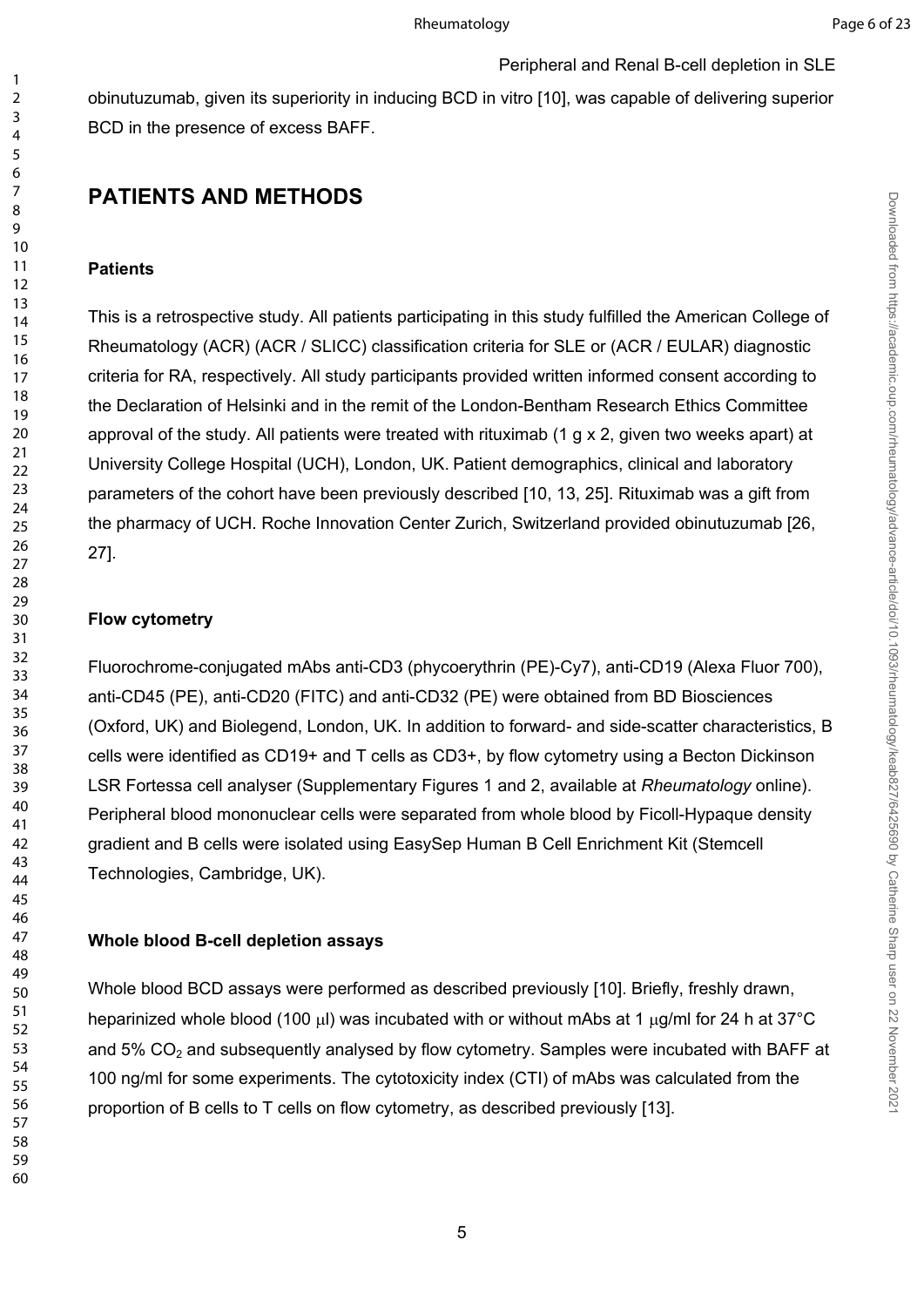### **Immunohistochemistry on renal biopsies**

Renal biopsy was performed in six patients with suspected active LN despite previous or ongoing treatment with immunosuppression and following treatment with RTX (2 x 1g, two weeks apart). All patients had a renal biopsy between 5 months and 11 years after rituximab treatment. Immunohistochemistry was performed on formalin-fixed paraffin-embedded sections using standard techniques to stain for B cells using 2 different antibodies: anti-PAX-5 (Becton Dickinson) and anti-CD79 (Dako) at a dilution of 1:200 and incubated for 1 hour at room temperature. Antigen retrieval was performed using citrate buffer. Following the addition of a secondary antibody and a washing step, Avidin-Biotin Complex (ABC) solution was added. After a further washing step, the slides were developed using 3,3-diaminobenzidine.

#### **Statistical analysis**

Statistical analysis was performed using Graphpad Prism software (version 5). Mann-Whitney U test or paired '*t'* tests were used to compare unpaired or paired samples, respectively. Spearman rank sum test ( $r^2$ ) was used to analyse relationships between variables and  $r^2 > 0.45$  and  $p < 0.05$ were considered significant.

### **RESULTS**

#### **Duration of BCD in RA and SLE**

The duration of BCD was assessed in 27 patients with RA and 71 patients with SLE. Before treatment with rituximab, patients with RA had significantly higher number of CD19+ cells (median and range; 0.2260 x 10<sup>9</sup>/L, 0.012-0.663) in peripheral circulation, compared with patients with SLE (median and range; 0.097 x 10<sup>9</sup>/L, 0.01-1.274) (Figure 1A) (Mann-Whitney U test). In contrast, at both 3 and 6 months after treatment with rituximab, the number of CD19+ cells was significantly lower in patients with RA compared to patients with SLE. No significant differences were noted at 1 month after rituximab although some patients with SLE had CD19+ cell counts  $> 0.5 \times 10^9$ /L. These results showed that after rituximab treatment the duration of BCD was shorter in patients with SLE compared to patients with RA.

#### **BCD in the kidney**

A repeat renal biopsy was performed in patients with suspected active LN for the following indications: decline in renal function in four patients (with nephrotic range proteinuria in three patients) and nephrotic syndrome with preserved renal function in the remaining two patients.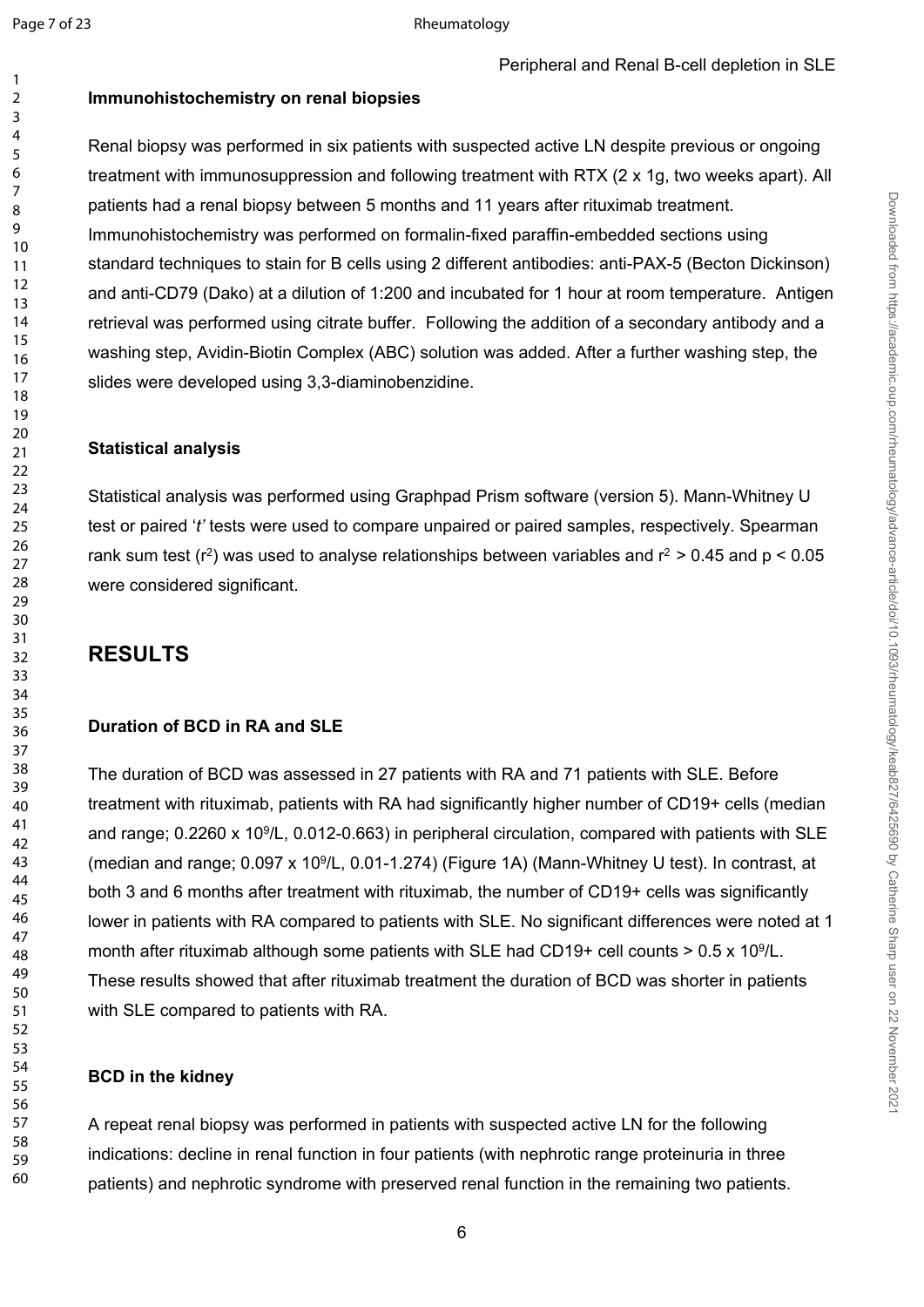Downloaded from https://academic.oup.com/rheumatology/advance-article/doi/10.1093/rheumatology/keab827/6425690 by Catherine Sharp user on 22 November 2021 Downloaded from https://academic.oup.com/rheumatology/advance-article/doi/10.1093/rheumatology/keab827/6425690 by Catherine Sharp user on 22 November 2021

Renal biopsy was performed at a median of 12 weeks (range 2-15 weeks time from second or only dose of rituximab).

Peripheral and Renal B-cell depletion in SLE

At the time of the renal biopsy following rituximab, the median creatinine was 375 μmol/L (range 54-764), median urine protein creatinine ratio was 632 mg/mmol (range 85-969) and median albumin was 26 g/L (range 18-32). Table 1 demonstrates the individual results and class of LN on both renal biopsies as well as treatment details.

During this episode of active disease at the time of the biopsy, three patients had elevated antidsDNA antibody levels of 1766, 76 and 124 IU/mL, and three other patients had normal levels (10, 15 and 19 IU/mL). Of these patients with normal anti-dsDNA antibody levels, two had higher levels prior to treatment with rituximab. Five patients had low serum C3 levels (< 0.9 gm/litre).

Patients 2 and 4 had minimal staining with anti-CD79. The remaining four patients had detectable B cells demonstrated by anti-CD79 staining, Figure 1B-G. Immunohistochemistry with anti-Pax-5 showed similar staining patterns to that with anti-CD79 in 4 patients, Figure 1C. Two patients without detectable renal B cells on both staining patterns had Class V and Class VI LN; therefore, staining was only present in proliferative glomerular lesions.

#### **Peripheral B cells in patients with LN**

Complete BCD was defined as  $\leq 0.005 \times 10^9$ /L. Patient 2 with a Class V lesion and normal renal function at follow-up had no detectable B-cell infiltration, despite a CD19 count of 0.03 x 10<sup>9</sup>/L at the time of renal biopsy. This patient had briefly reached a nadir CD19 count of 0.006 but reconstituted rapidly without detectable renal B-cell infiltration. In this cohort of patients, patient 2 is the only patient with normal renal function at long-term follow-up. Patient 1 also with a Class V lesion and a CD19 count of 0.042 x 10<sup>9</sup>/L demonstrated renal B-cell infiltration. Patients 3, 5 and 6 had significantly suppressed CD19 count (≤ 0.002) with all three patients having detectable anti-CD79 staining in renal biopsy samples. Patients 1, 3, 5 and 6 either progressed rapidly to endstage renal failure or advanced CKD. Table 2 demonstrates the correlation between renal biopsy B cells and peripheral B cells and their clinical outcomes. Patients with lower levels of renal B cells, irrespective of the peripheral B cell count, had better clinical outcomes.

#### **B-cell expression of CD20 and FcRIIb in RA and SLE**

Expression of CD20 and the inhibitory  $Fc\gamma RI$ Ib on malignant B cells influences clinical response to rituximab in lymphoma [[12](#page-12-16), [28](#page-13-6), [29\]](#page-13-7). Therefore, their expression on B cells from patients with RA (n=44) and SLE (n=81) were compared.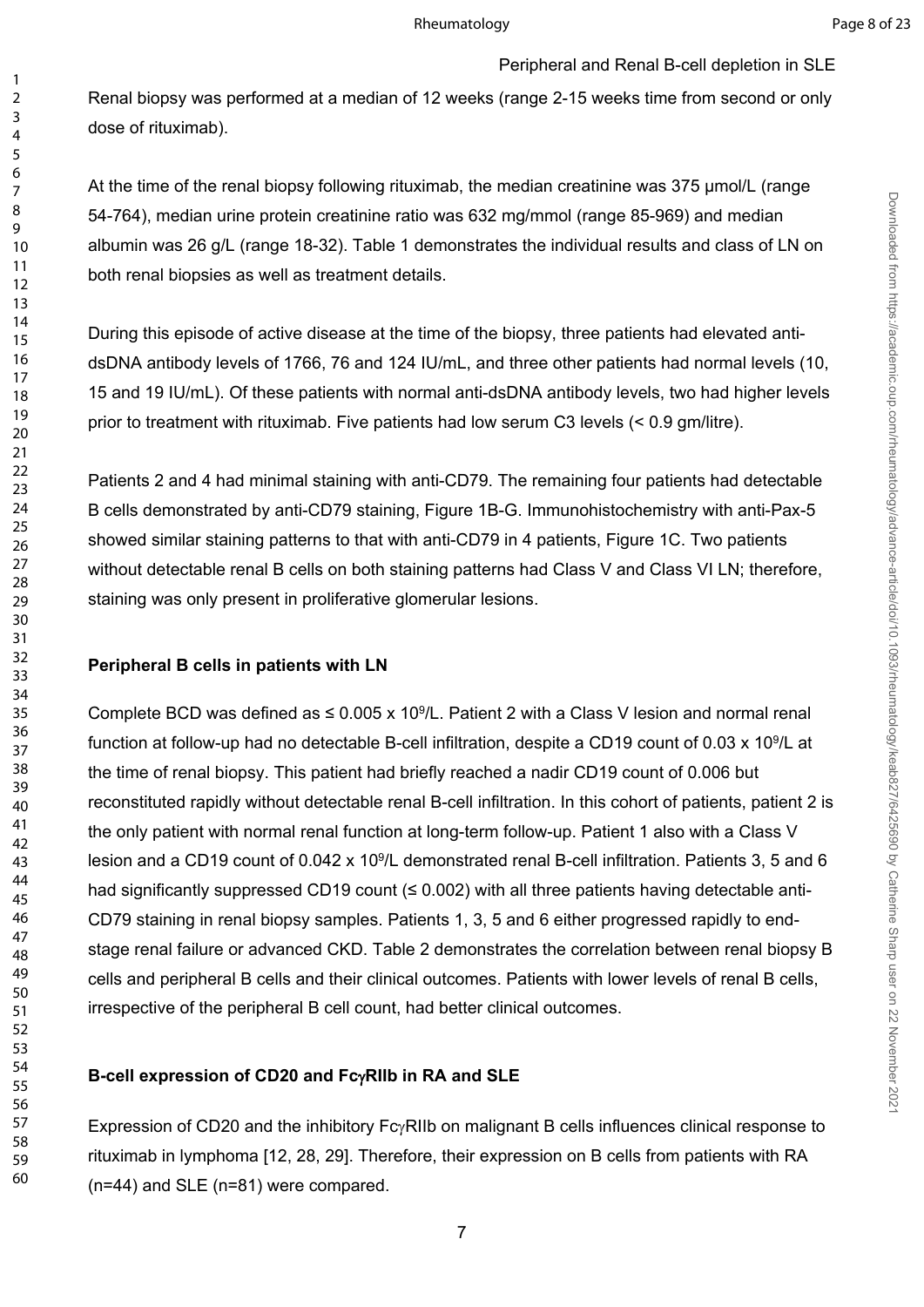The median (inter-quartile range, IQR) frequency of CD20+ B cells was significantly greater in patients with RA compared to those with SLE, with  $9.6\%$  ( $7.3 - 12.1\%$ ) and  $6\%$  ( $3.9 - 10.8\%$ ), respectively (Figure 2A). In contrast, B-cell expression of CD20 (mean fluorescence intensity, MFI) was significantly lower in patients with RA compared to those with SLE with median (IQR) 2292 (1787 – 3654) and 6261 (2334 – 13446), respectively, Figure 2B. However, the MFI of CD20 varied remarkably, particularly in patients with SLE.

B-cell expression of  $Fc<sub>Y</sub>RIIb$  (CD32) (MFI) was also significantly lower in patients with RA compared to those with SLE, with median (IQR) 280 (181 – 555) and 2414 (1378 – 5707), respectively. The MFI of  $Fc\gamma$ RIIb varied remarkably between patients with RA and SLE, Figure 2C. Further, there was no difference in the relative B-cell expression of CD20 and Fc $\gamma$ RIIb (ratio MFI of CD20: MFI of FcyRIIb) between patients with RA and SLE, Figure 2D.

Thus, these results found no significant relationship between the relative expression of CD20 and  $Fc<sub>Y</sub>RIIb$  between patients with RA and SLE.

#### **Relationships between the efficiency of Type I anti-CD20 mAb and patient demographics**

To assess the effects of patient characteristics on the efficiency of anti-CD20 mAbs, whole blood BCD assays were performed. There were no significant relationships between the percentages of BCD achieved by rituximab in the whole blood BCD assay in samples from patients with SLE and age (years) of patients with RA or SLE with r<sup>2</sup>, Spearman's correlation coefficient, values of 0.07 (p  $>$  0.1) and 0.01 (p  $>$  0.4), respectively, or disease duration of patients with RA or SLE with  $r^2$ , Spearman's correlation coefficient, values of 0.01 ( $p > 0.5$ ) and 0.02 ( $p > 0.2$ ) or serum C3 levels with spearman  $r^2$  of -0.17 (p = 0.37), respectively, Figure 3 A-E.

### **BCD in vitro with type I and II anti-CD20 mAbs: relationship with B-cell expression of CD20**  and Fc<sub> $\gamma$ RIIb</sub>

CD20 expression on B cells varied remarkably between patients with SLE with a mean $\pm$ SD of 4354. However, there were no significant relationships between B-cell expression of CD20 and the CTI of rituximab or obinutuzumab in the whole blood assay in samples from patients with SLE, with  $r^2$ , Spearman's correlation coefficient, values of -0.11 ( $p = 0.63$ ) and 0.19 ( $p = 0.42$ ), respectively, Figure 4A.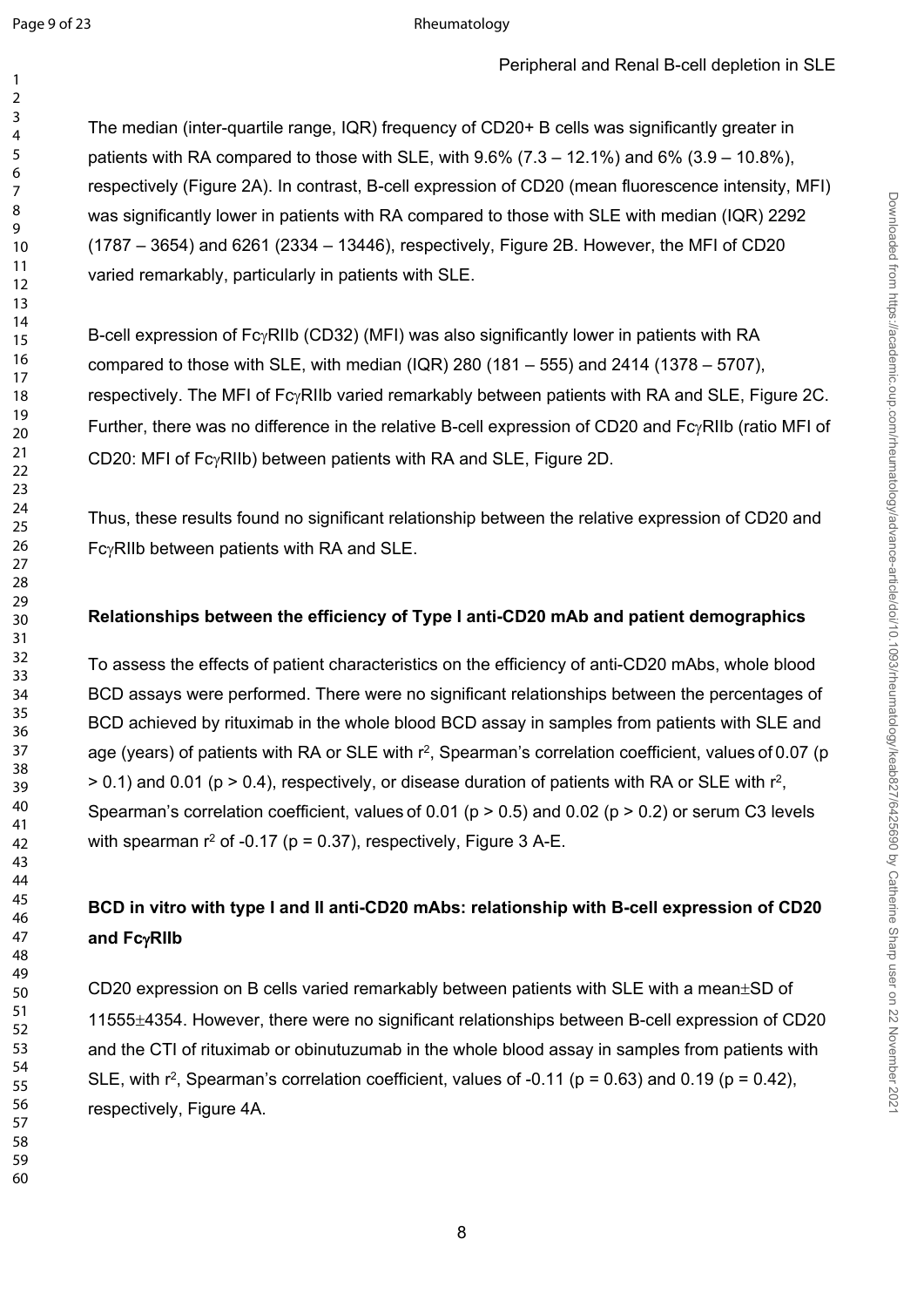Downloaded from https://academic.oup.com/rheumatology/advance-article/doi/10.1093/rheumatology/keab827/6425690 by Catherine Sharp user on 22 November 202 Downloaded from https://academic.oup.com/rheumatology/advance-article/doi/10.1093/rheumatology/keab827/6425690 by Catherine Sharp user on 22 November 2021

Expression of Fc $\gamma$ RIIb was less variable than that of CD20 with a mean $\pm$ SD of 5008 $\pm$ 1687. No significant correlations were found between the expression of CD20,  $Fc<sub>Y</sub>RIIb$  or their relative expression (ratio of MFI of CD20/  $Fc<sub>Y</sub>RIIb$ ) to the CTI of rituximab or obinutuzumab in patients with SLE with  $r^2$ , Spearman's correlation coefficient, values of -0.31 ( $p = 0.19$ ) and 0.25 ( $p = 0.29$ ), respectively, Figure 4 A-C.

### **BCD in vitro with type I and II anti-CD20 mAbs: relationship with the composition of B-cell subpopulations**

B-cell subpopulations may differ in their susceptibility to deletion by mAbs [[30](#page-13-8)]. Therefore, the distribution of B-cell subpopulations in samples from nine patients with SLE incubated with anti-CD20 mAbs for 24 hours in the whole blood BCD assay was analysed. There were no differences between B-cell subpopulations in samples incubated with the two mAbs except for the frequency of double (CD19+IgD-CD27-) negative cells, which was higher in samples incubated with rituximab compared to samples incubated without mAbs and those incubated with obinutuzumab (Figure 4D). The CTI of obinutuzumab was significantly greater than the CTI of rituximab in both RA (n = 10) and SLE (n = 9), Figure 4E. However, there were no significant differences in the frequencies of B-cell subpopulations between the cohort of patients with RA and SLE (Figure 4E). Collectively, these results suggest that obinutuzumab was more efficient at BCD than rituximab regardless of the composition of B-cell subpopulations.

### **Efficiency of type I and II anti-CD20 mAbs and the effect of excess BAFF**

Patients with SLE may have high BAFF levels detectable in the serum [\[31\]](#page-13-9). Therefore, the effect of BAFF on the efficiency of anti-CD20 mAbs at inducing BCD was assessed by comparing the CTI of anti-CD20 mAbs in samples incubated in the presence or absence of BAFF at 100 ng/mL in the whole blood assay using freshly drawn blood samples from patients with RA ( $n = 3$ ) and SLE ( $n =$ 4).

There were no consistent effects of excess BAFF on the efficiency of mAbs in the whole blood BCD assay in samples from patients with SLE ( $n = 7$ , Figure 4F). There were no significant differences between the CTI of rituximab or obinutuzumab in the absence or presence of excess BAFF in the whole blood assay,  $p = 0.1875$  and  $p > 0.05$ , respectively. The median (range) CTI of rituximab in the absence of excess BAFF was 18 (1 - 29) and in the presence of excess BAFF the median (range) CTI was 34 (14 - 63). The median (range) CTI of obinutuzumab in the absence of excess BAFF was 45 (26 - 52) and in the presence of excess BAFF the median (range) CTI was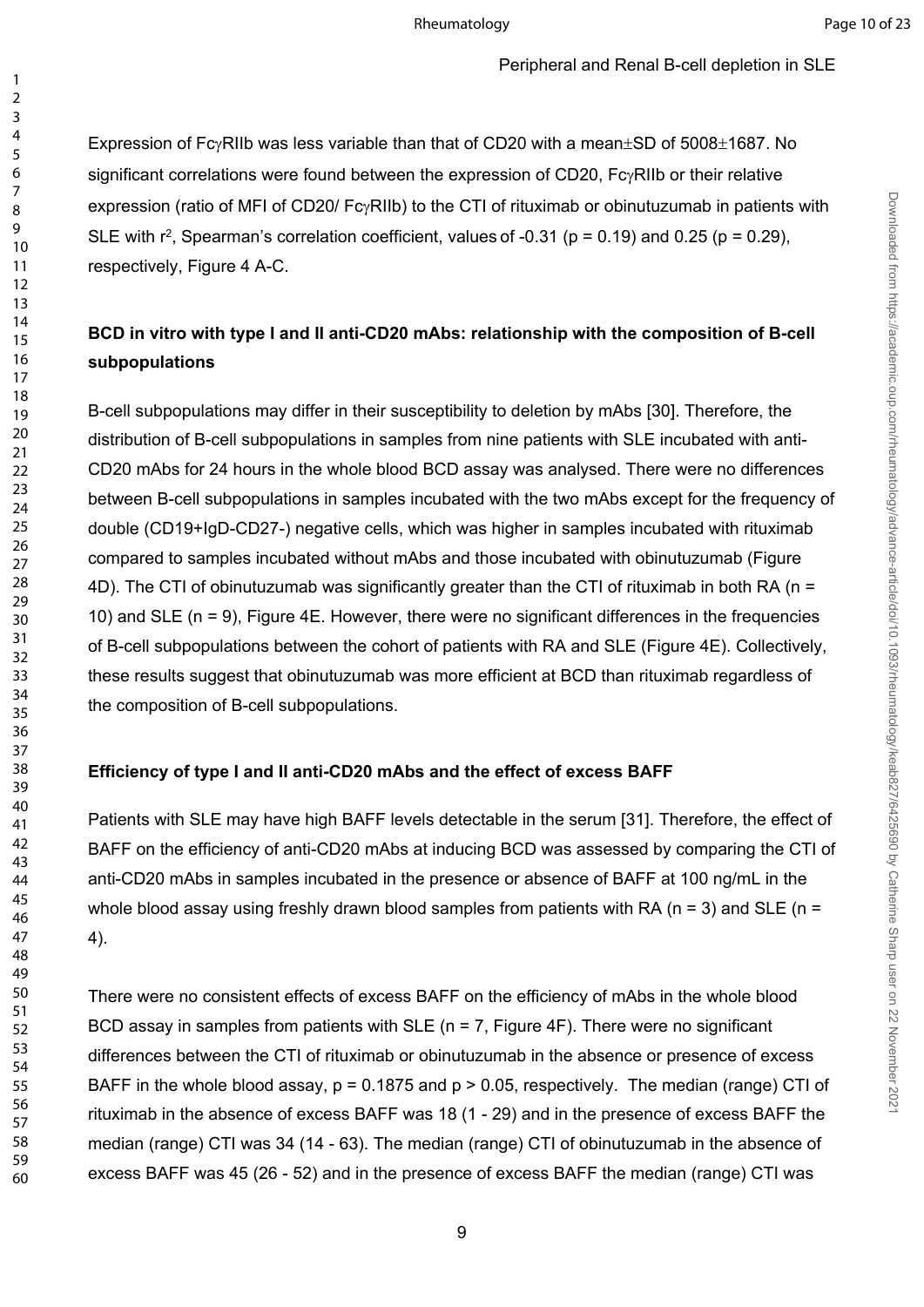50 (12 - 75). However, even in this small number of samples the CTI of obinutuzumab was significantly greater than rituximab regardless of excess BAFF, p < 0.05.

# **DISCUSSION**

Here, we found that BCD in SLE was of shorter duration than in RA. We report a disparity between peripheral blood BCD and renal BCD in individual patients with LN. Although this study did not find any significant relationships between the possible contributing factors investigated and BCD, obinutuzumab was superior to rituximab at inducing BCD, in vitro, regardless of excess BAFF.

Despite treatment with the same dose of rituximab, the duration of BCD was remarkably variable between individual patients with RA and SLE, as reported previously [\[1-3](#page-11-0), [32-34\]](#page-13-10). Before treatment with rituximab, patients with RA had higher CD19+ B cell counts compared to patients with SLE. However, the observations that CD19+ B cells were detectable in peripheral circulation at an earlier time point after treatment with rituximab in patients with SLE compared to RA suggests that BCD was less pronounced and/or that repopulation of distinct B-cell subpopulations occurred sooner in patients with SLE compared to those with RA and/or that CD19+CD20- plasma blasts and plasma cells, which may, at least in part, explain the disparity in clinical response reported in clinical trials involving patients with RA and SLE.

Despite disappointing trial evidence [[4\]](#page-12-1), rituximab is used especially in those patients refractory to standard treatment [\[35](#page-13-11)]. In LN recruitment of macrophages, T cells and B cells into the interstitium contributes to inflammation [\[36](#page-13-12)] and in Class IV LN with both activity and chronicity correlate with B-cell infiltration in the interstitium rather than in the glomerulus [[37\]](#page-13-13). Our data indicates a clinically relevant discrepancy in BCD between peripheral blood and the kidney in patients with LN with the persistence of interstitial B cells (as demonstrated by CD79 and Pax-5 positive cells), which was associated with progressive CKD and end-stage renal failure in four patients whereas the patient with preserved renal function had no detectable B cells in the kidney. The only patient without any detectable B cells by either marker (CD79 or Pax-5) had a Class V lesion and at long term followup has normal kidney function and remains in remission. Despite undetectable peripheral CD19+ B cells, the persistence of B cells following rituximab was associated with risk of progressive CKD and end-stage renal failure. Taken together with the observations that rituximab treatment leads to resorption of immune deposits in responding patients with LN [[38\]](#page-13-14), our findings suggest that improving BCD in the kidney may enhance clinical response to BCD therapy in LN.

We have previously reported that BCD in SLE is less efficient regardless of serum rituximab levels [[14\]](#page-12-9), which suggested that alternative resistance mechanisms operate to reduce the efficiency of rituximab. Although, the study was not primarily designed to evaluate the effect of each parameter,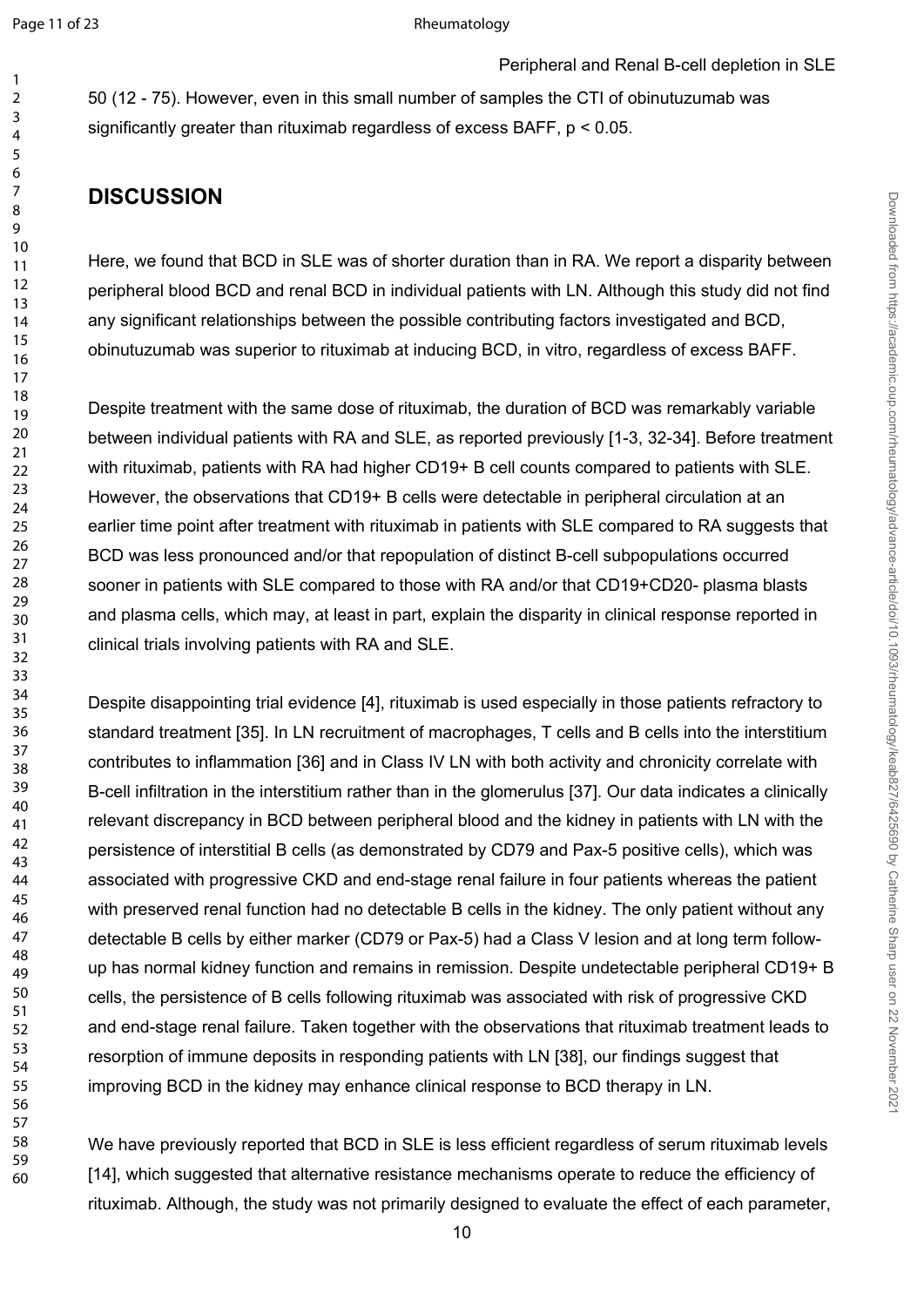#### Rheumatology **Page 12 of 23**

Downloaded from https://academic.oup.com/rheumatology/advance-article/doi/10.1093/rheumatology/keab827/6425690 by Catherine Sharp user on 22 November 202 Downloaded from https://academic.oup.com/rheumatology/advance-article/doi/10.1093/rheumatology/keab827/6425690 by Catherine Sharp user on 22 November 2021

Peripheral and Renal B-cell depletion in SLE we found no significant correlation between the CTI of rituximab and/or obinutuzumab and patient's age, duration of disease, or serum C3 levels. In contrast to some B-cell malignancies, B-cell expression of FcyRIIb and/or CD20 did not correlate with the in vitro efficiency of mAbs in both RA and SLE, with respect to the target cell expression of FcyRIIb [[28,](#page-13-6) [39](#page-13-15)] and CD20 [[40](#page-13-16), [41\]](#page-14-0). Thus, although B-cell expression of CD20 and/or FcyRIIb was variable between individuals and also in Bcell subpopulations, the findings described here suggest that the thresholds of B-cell expression of CD20 and FcyRIIb and/or baseline composition of B-cell subpopulations do not seem to influence the efficiency of anti-CD20 mAbs in inducing BCD, in vitro, in RA and SLE patient samples.

There were no remarkable differences in susceptibility of B-cell subpopulations to anti-CD20 mAbs in whole blood BCD assays. Allowing for the limitation that alterations in one B-cell compartment would alter the frequency of other B-cell subpopulations, the results suggest that IgD-CD27-B cells might resist depletion with rituximab, but not obinutuzumab in in vitro whole blood BCD assays. BAFF inhibits apoptosis in B cells by up-regulating the anti-apoptotic factors Bcl-2 and Bcl-XL [[42](#page-14-1)]. Therefore, BAFF may antagonise rituximab-mediated apoptotic cell death whereas BAFF may have limited effect on obinutuzumab-induced lysosome-mediated direct cell death [[10,](#page-12-7) [18](#page-12-15)]. Whilst the results of trials investigating the efficacy of combination therapy with rituximab and Belimumab are awaited, a recent mechanistic study of the combination therapy in 15 patients followed up for two years, reported poor BCD was more common in non-responders than responders [[43\]](#page-14-2). Further, patients who do not respond to rituximab due to incomplete depletion may benefit from treatment with an alternative anti-CD20 agent than Belimumab [[8\]](#page-12-5). Here, we found no consistent effects of BAFF on the efficiency of mAb-mediated BCD in this small number of samples. However, the efficiency of mAbs was not reduced in the presence of excess BAFF whereas obinutuzumab induced superior BCD to rituximab regardless of additional BAFF in whole blood assays.

The main limitations of this study include that experiments to investigate the mechanisms behind the variability in BCD as well as comparing the efficiency of type I and II anti-CD20 mAbs were carried out in vitro. In contrast to RCTs of rituximab in LN [[4,](#page-12-1) [44](#page-14-3)], which failed to demonstrate superiority over standard of care, a phase II study demonstrated efficient peripheral BCD and renal responses with obinutuzumab, compared to placebo when added to MMF and steroids [\[24\]](#page-13-2). Our data corresponds with this in that obinutuzumab was more efficient than rituximab at inducing BCD in whole blood assays.

Thus, the main conclusions are: a) B-cell depletion in SLE is less efficient than RA; b) renal B-cell infiltration following rituximab treatment is associated with poor outcomes; c) no significant relationships between the measured B-cell intrinsic and extrinsic factors and the efficiency of BCD by rituximab; and d) obinutuzumab was superior to rituximab at inducing BCD, in vitro, regardless of excess BAFF.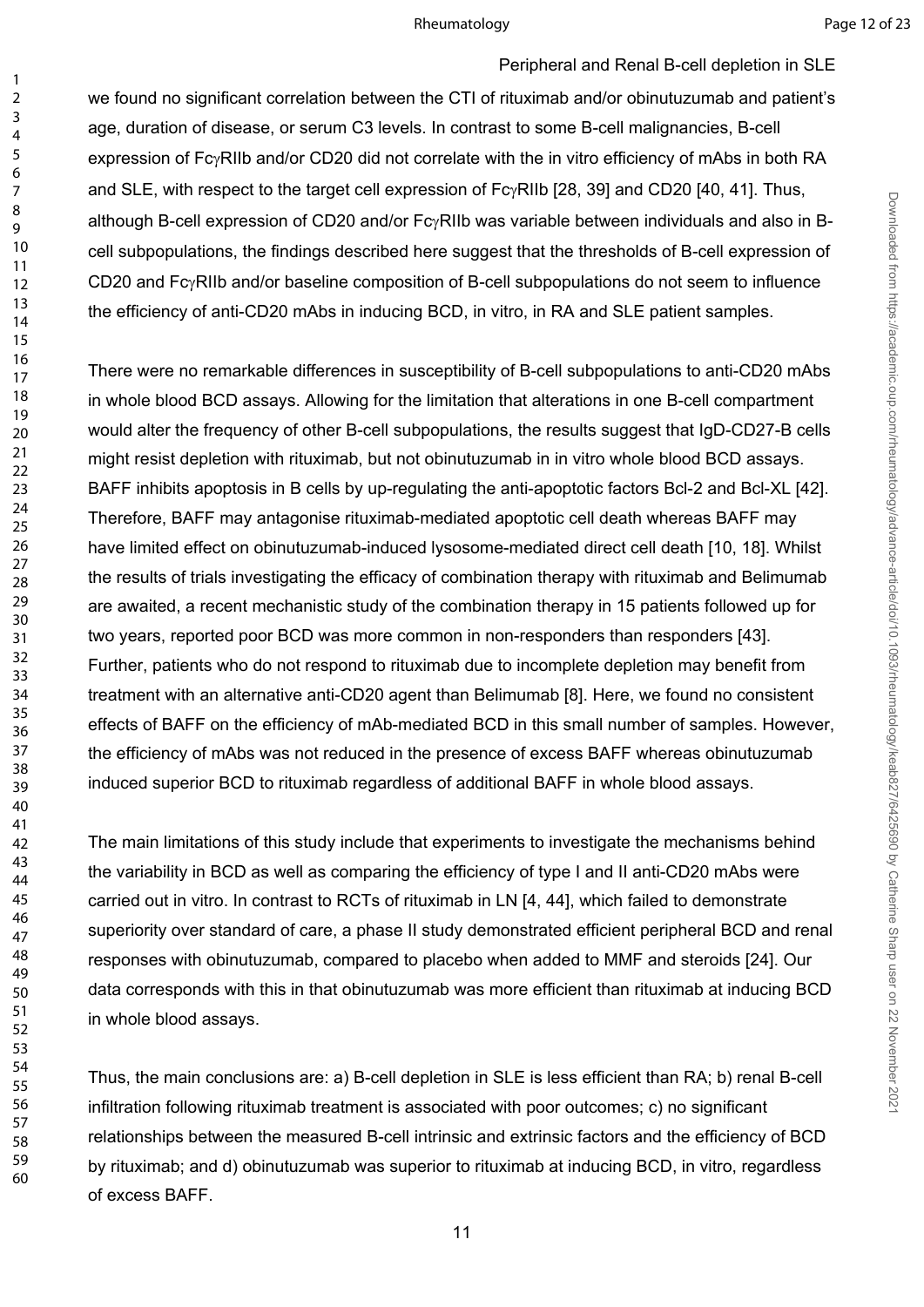Taken together, this study highlights the potential of obinutuzumab, a commercially available, mechanistically different Type II anti-CD20 mAb with an afucosylated Fc portion not disposed to internalisation (unlike rituximab), as an alternative B-cell depleting agent in RA and SLE.

### **ACKNOWLEDGEMENTS**

V.R. was funded by an Arthritis Research UK Fellowship (20488), MRC-CARP award and supported by Doris Hillier Grant (2013 and 2017) and a research grant from Roche Glycart, Basel. V.R., L.K., D.A.I., and M.J.L. acknowledge the support of the BRC award to University College London and University College Hospital.

The authors would like to thank Pauline Buck, Eve McLoughlin, Nichola Whitbread and Samantha Moore for their help with recruiting and obtaining samples from patients for this study. Obinutuzumab was provided by Hoffmann La Roche.

### **FUNDING STATEMENTS**

The study was part funded by Versus Arthritis grant (20488), Doris Hillier Grant 2017 and Roche Glycart.

### **CONFLICTS OF INTEREST**

V.R. has received a research grant from Roche. C.K. is an employee of and shareholder of Roche. M.S.C. is a retained consultant for BioInvent International and has performed educational and advisory roles for Baxalta and Boehringer Ingleheim. He has received research funding from Roche, Gilead, iteos, Bioinvent International, UCB and GSK. M.J.L. acted as a consultant for Roche and Genentech and received funds less than \$10 000 and support to attend educational conferences.

### **DATA AVAILABILITY STATEMENT**

The data is available from the corresponding author.

### **REFERENCES**

- <span id="page-11-0"></span>[1] Vital EM, Dass S, Buch MH, Henshaw K, Pease CT, Martin MF *et al.* B cell biomarkers of rituximab responses in systemic lupus erythematosus. Arthritis Rheum, 2011;63**:**3038-47.
- <span id="page-11-1"></span>[2] Albert D, Dunham J, Khan S, Stansberry J, Kolasinski S, Tsai D *et al.* Variability in the biological response to anti-CD20 B cell depletion in systemic lupus erythaematosus. Ann Rheum Dis, 2008;67**:**1724-31.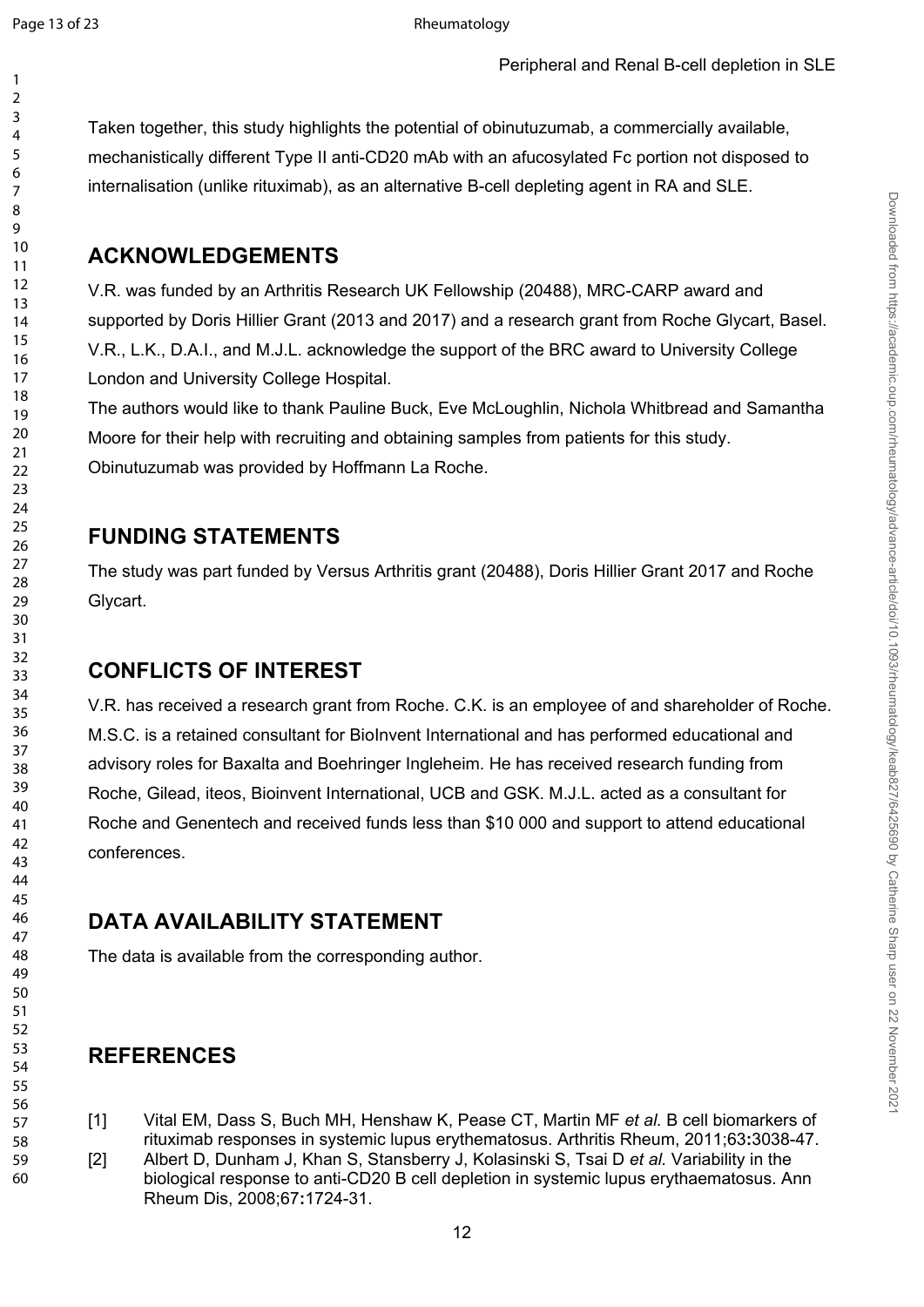<span id="page-12-0"></span>[3] Looney RJ, Anolik JH, Campbell D, Felgar RE, Young F, Arend LJ *et al.* B cell depletion as a novel treatment for systemic lupus erythematosus: a phase I/II dose-escalation trial of rituximab. Arthritis Rheum, 2004;50**:**2580-9.

- <span id="page-12-1"></span>[4] Rovin BH, Furie R, Latinis K, Looney RJ, Fervenza FC, Sanchez-Guerrero J *et al.* Efficacy and safety of rituximab in patients with active proliferative lupus nephritis: the Lupus Nephritis Assessment with Rituximab study. Arthritis Rheum, 2012;64**:**1215-26.
- <span id="page-12-2"></span>[5] Gomez Mendez LM, Cascino MD, Garg J, Katsumoto TR, Brakeman P, Dall'Era M *et al.* Peripheral Blood B Cell Depletion after Rituximab and Complete Response in Lupus Nephritis. Clin J Am Soc Nephrol, 2018;13**:**1502-9.
- <span id="page-12-3"></span>[6] Gunnarsson I, Sundelin B, Jonsdottir T, Jacobson SH, Henriksson EW, van Vollenhoven RF. Histopathologic and clinical outcome of rituximab treatment in patients with cyclophosphamide-resistant proliferative lupus nephritis. Arthritis Rheum, 2007;56**:**1263-72.
- <span id="page-12-4"></span>[7] Md Yusof MY, Shaw D, El-Sherbiny YM, Dunn E, Rawstron AC, Emery P *et al.* Predicting and managing primary and secondary non-response to rituximab using B-cell biomarkers in systemic lupus erythematosus. Annals of the Rheumatic Diseases, 2017;76**:**1829-36.
- <span id="page-12-5"></span>[8] Hassan SU, Md Yusof MY, Emery P, Dass S, Vital EM. Biologic Sequencing in Systemic Lupus Erythematosus: After Secondary Non-response to Rituximab, Switching to Humanised Anti-CD20 Agent Is More Effective Than Belimumab. Front Med (Lausanne), 2020;7**:**498.
- <span id="page-12-6"></span>[9] Glennie MJ, French RR, Cragg MS, Taylor RP. Mechanisms of killing by anti-CD20 monoclonal antibodies. Mol Immunol, 2007;44**:**3823-37.
- <span id="page-12-7"></span>[10] Reddy V, Klein C, Isenberg DA, Glennie MJ, Cambridge G, Cragg MS *et al.* Obinutuzumab induces superior B-cell cytotoxicity to rituximab in rheumatoid arthritis and systemic lupus erythematosus patient samples. Rheumatology (Oxford), 2017;56**:**1227-37.
- [11] Klein C, Lammens A, Schafer W, Georges G, Schwaiger M, Mossner E *et al.* Epitope interactions of monoclonal antibodies targeting CD20 and their relationship to functional properties. MAbs, 2013;5**:**22-33.
- <span id="page-12-16"></span>[12] Lim SH, Beers SA, French RR, Johnson PW, Glennie MJ, Cragg MS. Anti-CD20 monoclonal antibodies: historical and future perspectives. Haematologica, 2010;95**:**135-43.
- <span id="page-12-8"></span>[13] Reddy V, Cambridge G, Isenberg DA, Glennie MJ, Cragg MS, Leandro M. Internalization of Rituximab and the Efficiency of B Cell Depletion in Rheumatoid Arthritis and Systemic Lupus Erythematosus. Arthritis & rheumatology, 2015;67**:**2046-55.
- <span id="page-12-9"></span>[14] Reddy V, Croca S, Gerona D, De La Torre I, Isenberg D, McDonald V *et al.* Serum rituximab levels and efficiency of B cell depletion: differences between patients with rheumatoid arthritis and systemic lupus erythematosus. Rheumatology (Oxford), 2013;52**:**951-2.
- <span id="page-12-10"></span>[15] Walport MJ. Complement and systemic lupus erythematosus. Arthritis Res, 2002;4 Suppl 3**:**S279-93.
- <span id="page-12-11"></span>[16] Ahuja A, Teichmann LL, Wang H, Dunn R, Kehry MR, Shlomchik MJ. An acquired defect in IgG-dependent phagocytosis explains the impairment in antibody-mediated cellular depletion in Lupus. J Immunol, 2011;187**:**3888-94.
- <span id="page-12-12"></span>[17] Carter LM, Isenberg DA, Ehrenstein MR. Elevated serum BAFF levels are associated with rising anti-double-stranded DNA antibody levels and disease flare following B cell depletion therapy in systemic lupus erythematosus. Arthritis Rheum, 2013;65**:**2672-9.
- <span id="page-12-15"></span>[18] Reddy V, Dahal LN, Cragg MS, Leandro M. Optimising B-cell depletion in autoimmune disease: is obinutuzumab the answer? Drug Discov Today, 2016;21**:**1330-8.
- <span id="page-12-14"></span>[19] Anolik JH, Campbell D, Felgar RE, Young F, Sanz I, Rosenblatt J *et al.* The relationship of FcgammaRIIIa genotype to degree of B cell depletion by rituximab in the treatment of systemic lupus erythematosus. Arthritis Rheum, 2003;48**:**455-9.
- [20] Quartuccio L, Fabris M, Moretti M, Barone F, Bombardieri M, Rupolo M *et al.* Resistance to rituximab therapy and local BAFF overexpression in Sjogren's syndrome-related myoepithelial sialadenitis and low-grade parotid B-cell lymphoma. Open Rheumatol J, 2008;2**:**38-43.
- <span id="page-12-13"></span>[21] Thien M, Phan TG, Gardam S, Amesbury M, Basten A, Mackay F *et al.* Excess BAFF rescues self-reactive B cells from peripheral deletion and allows them to enter forbidden follicular and marginal zone niches. Immunity, 2004;20**:**785-98.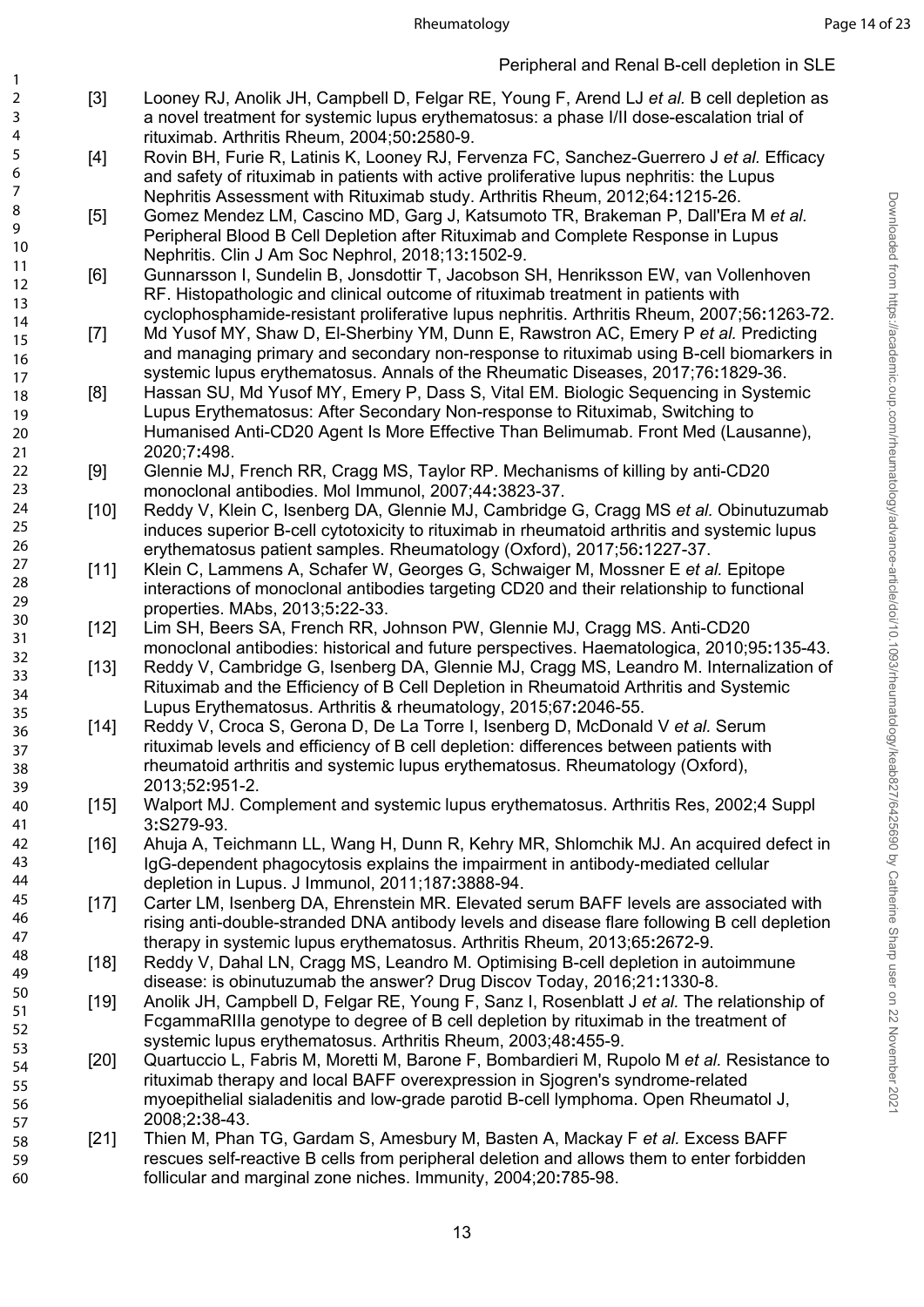<span id="page-13-13"></span>47

- <span id="page-13-0"></span>[22] Pers JO, Devauchelle V, Daridon C, Bendaoud B, Le Berre R, Bordron A *et al.* BAFFmodulated repopulation of B lymphocytes in the blood and salivary glands of rituximabtreated patients with Sjogren's syndrome. Arthritis Rheum, 2007;56**:**1464-77.
- <span id="page-13-1"></span>[23] Edwards JC, Szczepanski L, Szechinski J, Filipowicz-Sosnowska A, Emery P, Close DR *et al.* Efficacy of B-cell-targeted therapy with rituximab in patients with rheumatoid arthritis. N Engl J Med, 2004;350**:**2572-81.
- <span id="page-13-2"></span>[24] Furie R, Cascino MD, Garg JP, Aroca G, Alvarez A, Fragoso-Loyo H *et al.* O35 B-cell depletion and response in a randomized, controlled trial of obinutuzumab for proliferative lupus nephritis. Lupus Science & amp; Medicine, 2020;7:A27-A8.
- <span id="page-13-3"></span>[25] Reddy V, Martinez L, Isenberg DA, Leandro MJ, Cambridge G. Pragmatic Treatment of Patients With Systemic Lupus Erythematosus With Rituximab: Long-Term Effects on Serum Immunoglobulins. Arthritis Care Res (Hoboken), 2017;69**:**857-66.
- <span id="page-13-4"></span>[26] Niederfellner G, Lammens A, Mundigl O, Georges GJ, Schaefer W, Schwaiger M *et al.* Epitope characterization and crystal structure of GA101 provide insights into the molecular basis for type I/II distinction of CD20 antibodies. Blood, 2011;118**:**358-67.
- <span id="page-13-5"></span>[27] Mossner E, Brunker P, Moser S, Puntener U, Schmidt C, Herter S *et al.* Increasing the efficacy of CD20 antibody therapy through the engineering of a new type II anti-CD20 antibody with enhanced direct and immune effector cell-mediated B-cell cytotoxicity. Blood, 2010;115**:**4393-402.
- <span id="page-13-7"></span><span id="page-13-6"></span>[28] Lee CS, Ashton-Key M, Cogliatti S, Rondeau S, Schmitz SF, Ghielmini M *et al.* Expression of the inhibitory Fc gamma receptor IIB (FCGR2B, CD32B) on follicular lymphoma cells lowers the response rate to rituximab monotherapy (SAKK 35/98). Br J Haematol, 2015;168**:**145-8.
	- [29] Horvat M, Kloboves Prevodnik V, Lavrencak J, Jezersek Novakovic B. Predictive significance of the cut-off value of CD20 expression in patients with B-cell lymphoma. Oncol Rep, 2010;24**:**1101-7.
	- [30] Leandro MJ. B-cell subpopulations in humans and their differential susceptibility to depletion with anti-CD20 monoclonal antibodies. Arthritis Res Ther, 2013;15 Suppl 1**:**S3.
	- [31] Cheema GS, Roschke V, Hilbert DM, Stohl W. Elevated serum B lymphocyte stimulator levels in patients with systemic immune-based rheumatic diseases. Arthritis Rheum, 2001;44**:**1313-9.
- <span id="page-13-10"></span><span id="page-13-9"></span><span id="page-13-8"></span>[32] Leandro MJ, Cambridge G, Edwards JC, Ehrenstein MR, Isenberg DA. B-cell depletion in the treatment of patients with systemic lupus erythematosus: a longitudinal analysis of 24 patients. Rheumatology (Oxford), 2005;44**:**1542-5.
- [33] Leandro MJ, Edwards JC, Cambridge G. Clinical outcome in 22 patients with rheumatoid arthritis treated with B lymphocyte depletion. Ann Rheum Dis, 2002;61**:**883-8.
- [34] Vital EM, Rawstron AC, Dass S, Henshaw K, Madden J, Emery P *et al.* Reduced-dose rituximab in rheumatoid arthritis: efficacy depends on degree of B cell depletion. Arthritis Rheum, 2011;63**:**603-8.
- <span id="page-13-11"></span>[35] Diaz-Lagares C, Croca S, Sangle S, Vital EM, Catapano F, Martinez-Berriotxoa A *et al.* Efficacy of rituximab in 164 patients with biopsy-proven lupus nephritis: pooled data from European cohorts. Autoimmun Rev, 2012;11**:**357-64.
- <span id="page-13-12"></span>[36] Lech M, Anders HJ. The pathogenesis of lupus nephritis. J Am Soc Nephrol, 2013;24**:**1357- 66. 46 48
	- [37] Shen Y, Sun CY, Wu FX, Chen Y, Dai M, Yan YC *et al.* Association of intrarenal B-cell infiltrates with clinical outcome in lupus nephritis: a study of 192 cases. Clin Dev Immunol, 2012;2012**:**967584.
	- [38] Zickert A, Lannfelt K, Schmidt Mende J, Sundelin B, Gunnarsson I. Resorption of immune deposits in membranous lupus nephritis following rituximab vs conventional immunosuppressive treatment. Rheumatology (Oxford), 2020.
- <span id="page-13-15"></span><span id="page-13-14"></span>[39] Lim SH, Vaughan AT, Ashton-Key M, Williams EL, Dixon SV, Chan HT *et al.* Fc gamma receptor IIb on target B cells promotes rituximab internalization and reduces clinical efficacy. Blood, 2011;118**:**2530-40. 54 56
- <span id="page-13-16"></span>[40] Golay J, Lazzari M, Facchinetti V, Bernasconi S, Borleri G, Barbui T *et al.* CD20 levels determine the in vitro susceptibility to rituximab and complement of B-cell chronic lymphocytic leukemia: further regulation by CD55 and CD59. Blood, 2001;98**:**3383-9. 57 58 59 60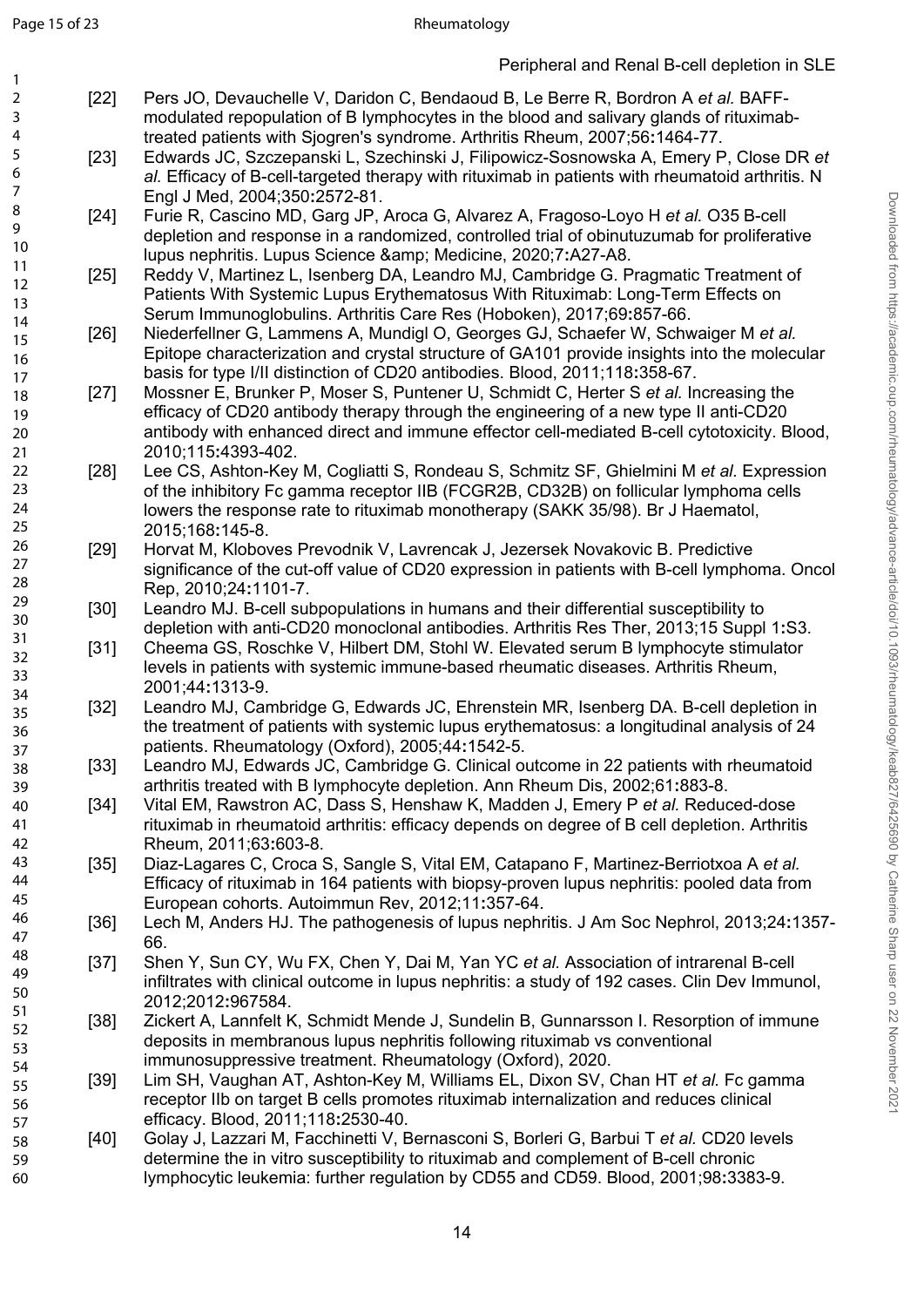### Peripheral and Renal B-cell depletion in SLE

- <span id="page-14-0"></span>[41] van Meerten T, van Rijn RS, Hol S, Hagenbeek A, Ebeling SB. Complement-induced cell death by rituximab depends on CD20 expression level and acts complementary to antibody-dependent cellular cytotoxicity. Clin Cancer Res, 2006;12**:**4027-35.
- <span id="page-14-1"></span>[42] He B, Chadburn A, Jou E, Schattner EJ, Knowles DM, Cerutti A. Lymphoma B cells evade apoptosis through the TNF family members BAFF/BLyS and APRIL. J Immunol, 2004;172**:**3268-79.
- <span id="page-14-2"></span>[43] Kraaij T, Arends EJ, van Dam LS, Kamerling SWA, van Daele PLA, Bredewold OW *et al.* Long-term effects of combined B-cell immunomodulation with rituximab and belimumab in severe, refractory systemic lupus erythematosus: 2-year results. Nephrol Dial Transplant, 2020.
- <span id="page-14-3"></span>[44] Merrill JT, Neuwelt CM, Wallace DJ, Shanahan JC, Latinis KM, Oates JC *et al.* Efficacy and safety of rituximab in moderately-to-severely active systemic lupus erythematosus: the randomized, double-blind, phase II/III systemic lupus erythematosus evaluation of rituximab trial. Arthritis Rheum, 2010;62**:**222-33.

### **FIGURES**

Figure 1. B-cell depletion following rituximab.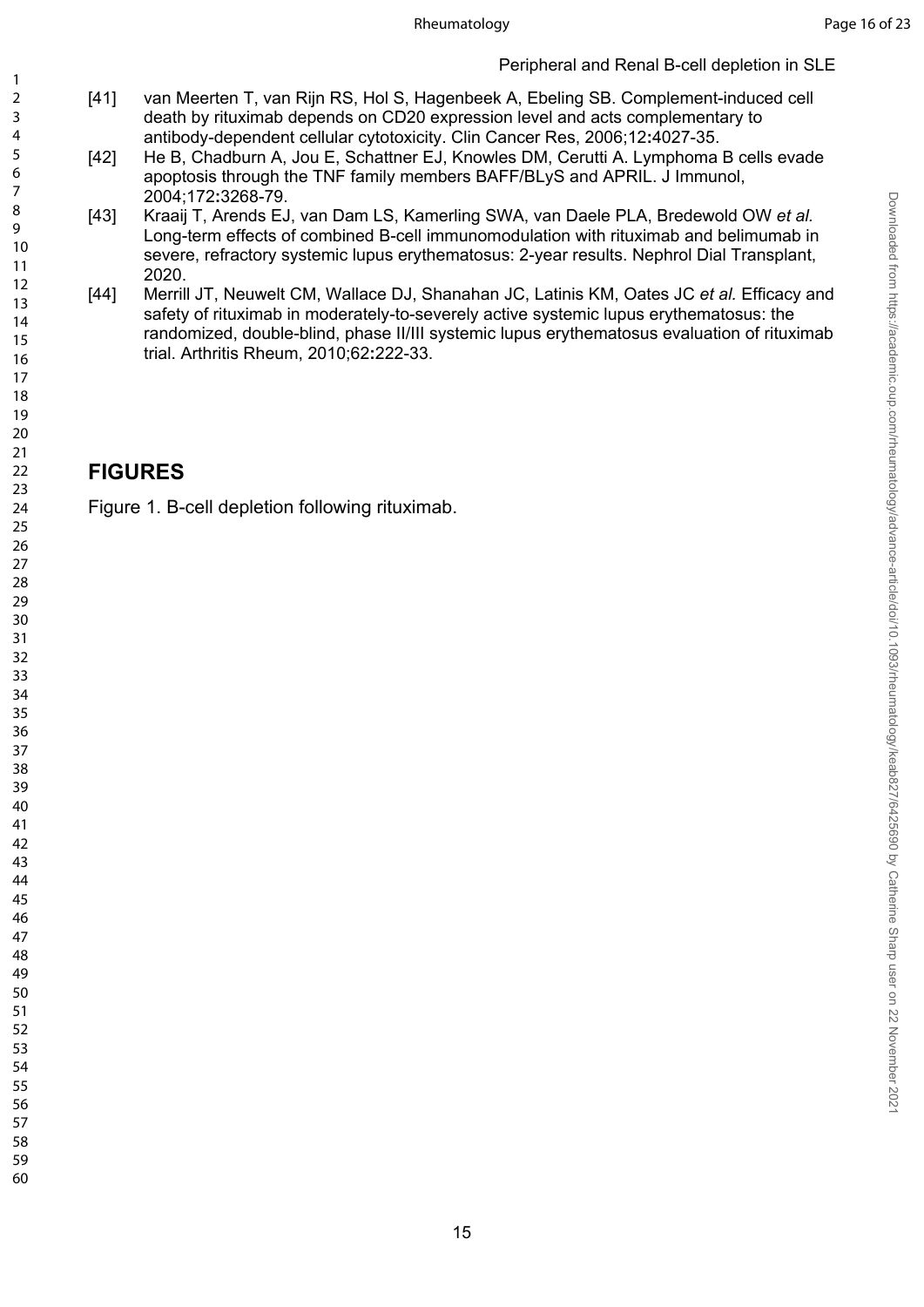

A) Peripheral and renal B-cell depletion with rituximab in patients with Rheumatoid Arthritis and Systemic Lupus Erythematosus. CD19+ B-cell counts in peripheral blood before and after treatment with rituximab in patients with RA ( $n = 27$ ) and SLE ( $n = 71$ ). B-G) Immunohistochemistry photomicrographs x 200 of anti-CD79 staining in renal biopsies, which illustrates the degree of Bcell infiltration in the biopsies from patients 1-6, respectively. \*, p < 0.05. \*\*; p, < 0.001.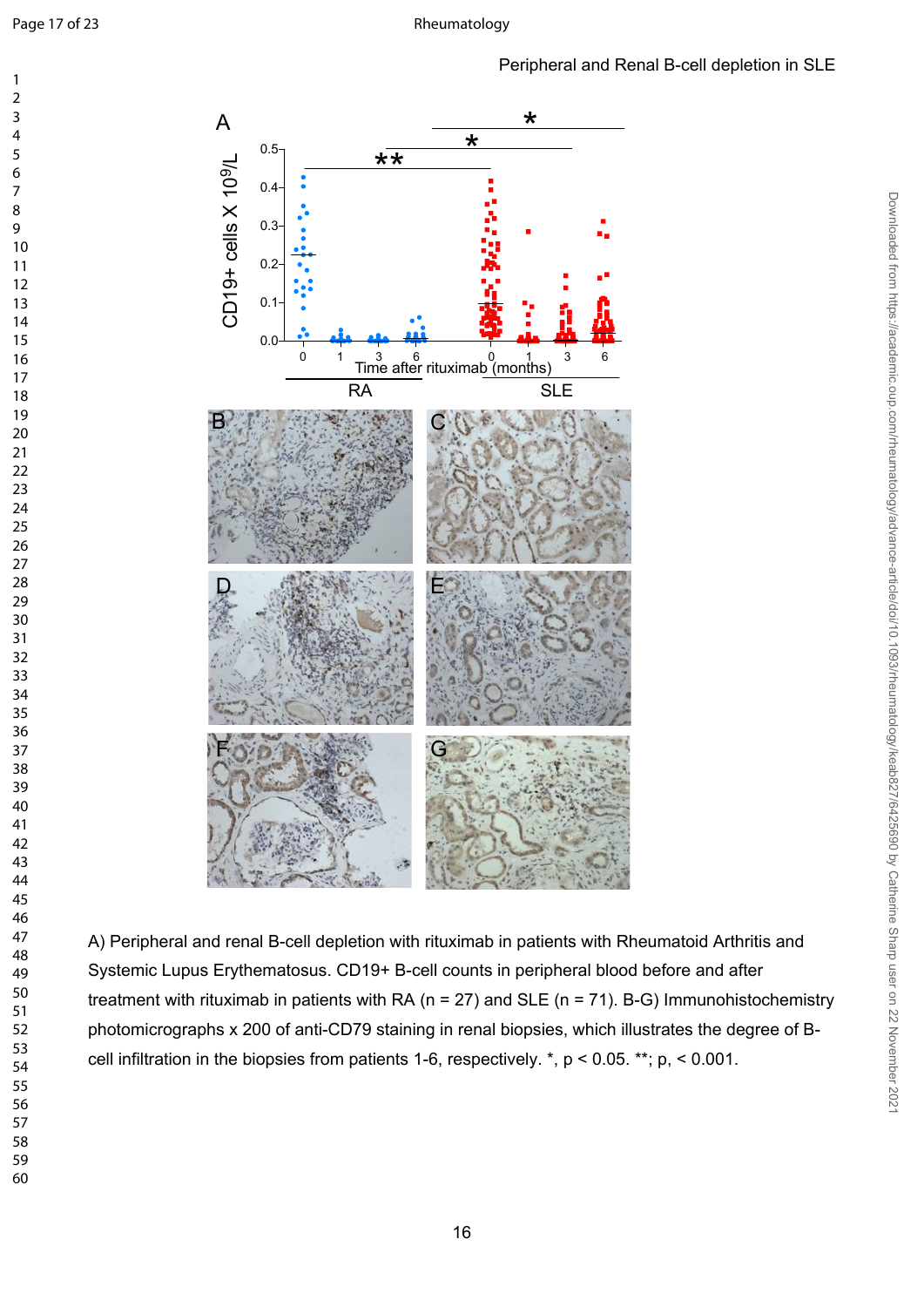Downloaded from https://academic.oup.com/rheumatology/advance-article/doi/10.1093/rheumatology/keab827/6425690 by Catherine Sharp user on 22 November 2021

#### Peripheral and Renal B-cell depletion in SLE





A) The frequency of CD20+ B cells in patients with RA and SLE; B) the MFI of CD20 in patients with RA and SLE; C) the MFI of Fc $\gamma$ RIIb in patients with RA and SLE; and D) the ratio of MFI of CD20 and MFI of  $Fc<sub>Y</sub>RIIb$  of CD20+ B cells from patients with RA and SLE. MFI, mean fluorescence intensity;  $\dot{r}$ ,  $p$  < 0.05;  $\dot{r}$ ,  $p$  < 0.0001.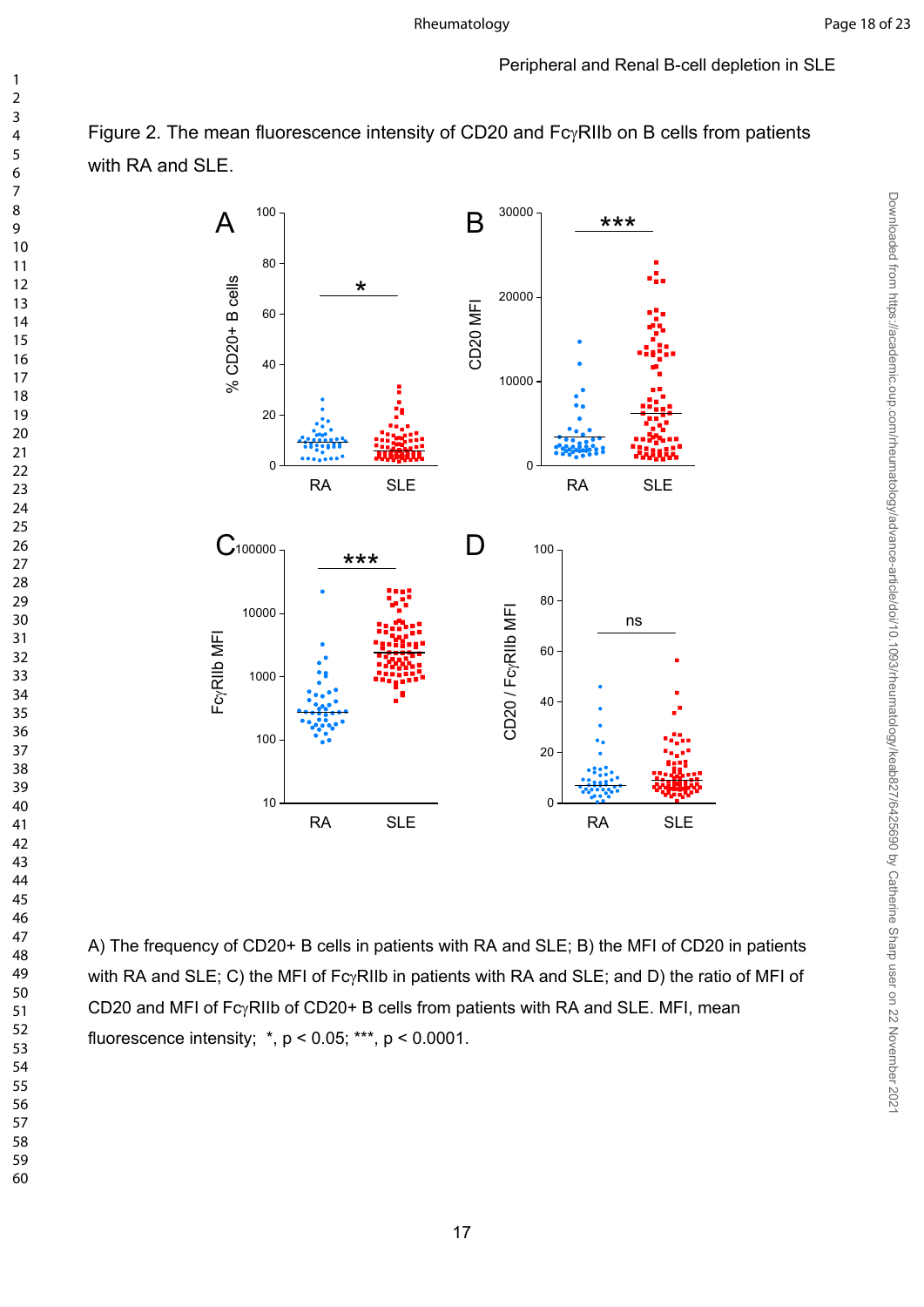### Figure 3. Relationships between patient demographics and BCD in vitro.



Relationships between rituximab-mediated BCD and age of patients with A) RA, B) SLE, disease duration of patients with C) RA and D) SLE and E) serum C3 levels in patients with SLE.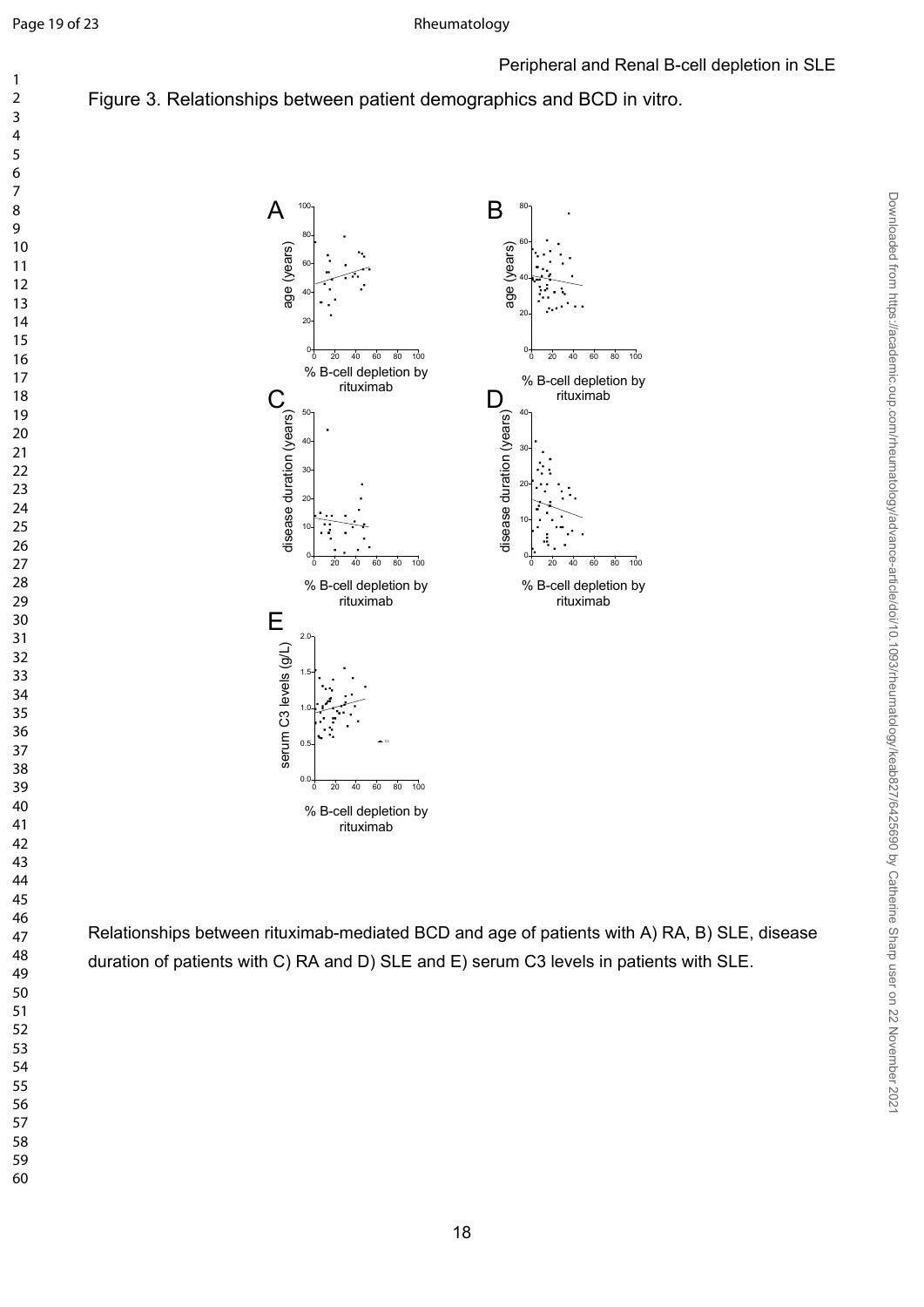Peripheral and Renal B-cell depletion in SLE

Fig 4. BCD in vitro with rituximab and obinutuzumab: relationship with B-cell expression of CD20 and FcγRIIb; B cell subpopulations and the effect of BAFF.



Relationship between percentage B-cell depletion with rituximab and obinutuzumab in whole blood assays and A) the MFI of CD20; B) the MFI FcγRIIb and C) the MFI of CD20 / FcγRIIb on B cells from patients with SLE (n = 19). D) Composition of B cell subpopulations in the whole blood BCD assay. The frequency of various B cell subpopulations in samples incubated with or without mAbs in samples from patients with RA (n=9). E) CTI of mAbs in whole blood BCD assay and the distribution of B-cell subpopulations in RA ( $n = 10$ ) and SLE ( $n = 9$ ) in peripheral blood prior to incubation with mAbs. F) The effect of excess BAFF on the efficiency of BCD. Each symbol represents an individual sample and the unfilled symbols represent samples incubated without excess BAFF and the filled symbols represent samples incubated with excess BAFF. Naïve, IgD+CD27-; unswitched memory B cells, IgD+CD27+; switched memory B cells, IgD-CD27+; double negative, IgD-CD27-. MFI, mean fluorescence intensity; NT, not treated; RTX, rituximab; and OBZ, obinutuzumab;  $\ast$ ,  $p < 0.05$  and  $\ast\ast$ ,  $p < 0.001$ .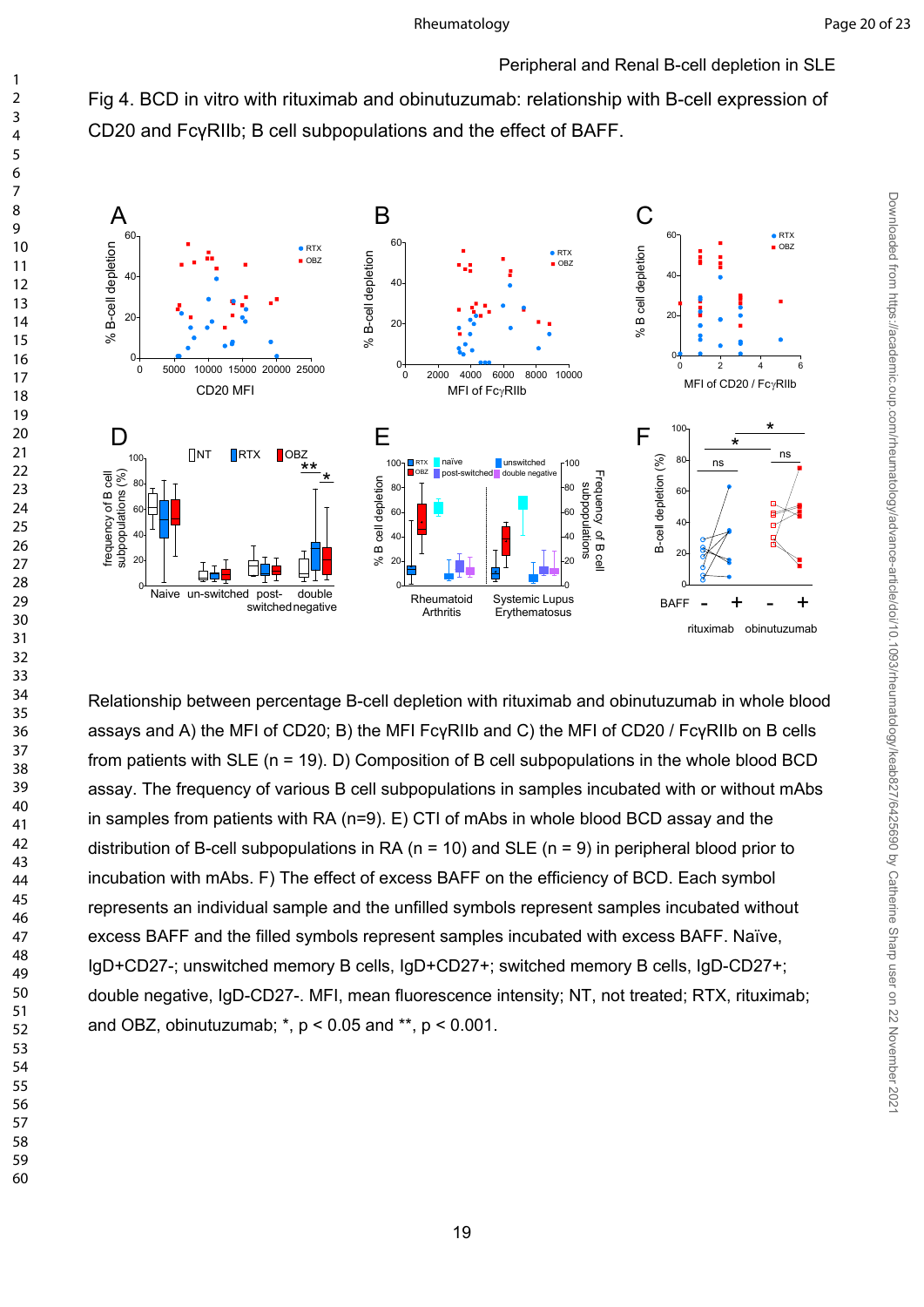### **TABLES**

Table 1. Renal biopsy data and parameters before and after rituximab.

| Pati           | Prior-         | Previous treatment | Duration | Class of               | Treatment   | Creatini | <b>PCR</b> |
|----------------|----------------|--------------------|----------|------------------------|-------------|----------|------------|
| ent            | Renal          |                    | between  | renal                  | at time of  | ne       | mg/m       |
|                | biopsy         |                    | biopsies | biopsy                 | biopsy      | umol/L   | mol        |
|                | Class          |                    |          | after RTX              |             |          |            |
|                | after          |                    |          |                        |             |          |            |
|                | <b>RTX</b>     |                    |          |                        |             |          |            |
| $\mathbf{1}$   | $IV+V$         | CS, CYC, MMF,      | 7 years  | V                      | CS, MMF     | 66       | 371        |
|                |                | Aza, CYA           |          |                        |             |          |            |
| $\overline{2}$ | n/a            | CS, Aza, MMF,      | N/A      | V                      | CS, MMF     | 54       | 637        |
|                |                | <b>CYA</b>         |          |                        |             |          |            |
| $\overline{3}$ | $\overline{W}$ | CS, CYC            | 11 years | IV-GA/C                | CS          | 764      | 969        |
| $\overline{4}$ | IV G/A         | CS, CYC, MMF       | 8 months | VI                     | CS, CYC     | 394      | 883        |
| 5              | $IV+V$         | CS, MMF            | 5 months | $\mathsf{I}\mathsf{V}$ | CS, MMF     | 461      | 85         |
| 6              | $IV-G+V$       | CS, CYC            | 5 months | IV-GA/C,               | CS, x1 dose | 356      | 627        |
|                |                |                    |          | $\vee$                 | <b>CYC</b>  |          |            |

CS, corticosteroids; CYC, cyclophosphamide; RTX, rituximab; MMF, mycophenolate mofetil; AZA, azathioprine; CYA, Cyclosporin A; PCR, protein-creatinine ratio